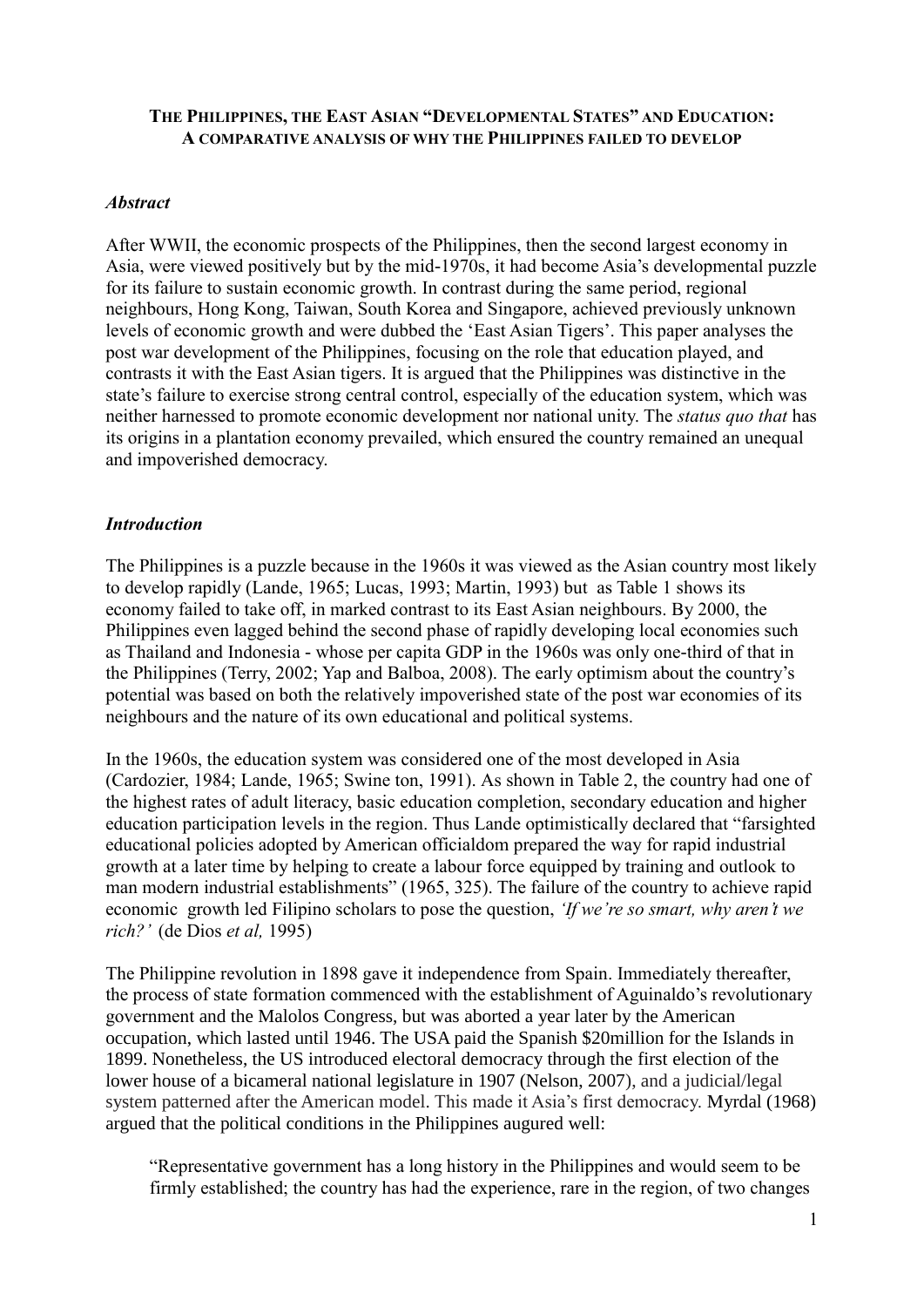in national leadership via the ballot. Under these circumstances, it would seem possible that politics could gain a broader democratic base by more organized participation on the part of the low income groups. This could well lead to the breakup of the present political power structure and the initiation of large-scale reforms, primarily those of an agrarian nature." (390)

These predictions did not materialize. Why did the Philippines miss out on the Asian economic boom(s)? There is a plethora of studies analyzing the success of the 'Tiger' economies, but a relative dearth of scholarly work comparing the Philippines with its neighbours and analyzing its failure to develop. This paper provides the first in-depth comparative analysis of the interface between education and the development of the Philippines with that in the East Asian Tigers. Our focus is on the economic dimension of development because, as indicated above, on many of the measures of human development and welfare (e.g. life expectancy, educational access and literacy) the Philippines was a leader in the region. Its failure was that it was unable to harness those conditions to improve the economic wellbeing of all of its citizens. We argue, following the extensive literature ( Wade, 1990; Green, *et al* 2007) which highlights the critical role of the state in the rapid development of the tiger economies (rather than the influence of free market forces) that the root of the problem lay in the weakness of the state. Specifically we suggest that despite its democratic political system and high levels of educational access, the state was captured by a range of self interested groups and failed to prioritise economic development or the national interest. This was manifested in the education system, on which we focus, where the states policies were incoherent, not implemented, or subject to reversal.

## *The East Asian Tigers*

Prior to focusing on the role of education we briefly review the range of explanations that have been advanced for the success of the Tiger Economies. Whilst education policies have been seen to be critical, they have generally been viewed as an element within a broader economic and political strategy pursued by the state. Three, often interconnected, strands of explanation are summarized below, which relate to: the historical, geo-political and cultural conditions; the economic; and the political dimensions.

It has been argued that the colonial legacies of the Tigers created conditions supportive of their later success (Booth, 2005; Litonjua, 1994). Singapore and Hong Kong benefitted from inheriting an infrastructure and system of governance that was relatively efficient and allowed the state to exercise its authority. Taiwan was under Japanese rule for fifty years (1895 -1945), and the undivided Korea for thirty-five years (1910-1945).

Japan has been ascribed a critical role in the growth of the agricultural economies of Taiwan and South Korea, especially in the creation of an infrastructure that facilitated the state's capacity to control and govern. These colonies were transformed into extensions of the Japanese agricultural sector (Litonjua, 1994) to feed the growing needs of imperial Japan, ushering in an era of food security and mutual cooperation even after independence in 1945 (Angeles, 1992). Likewise, Japan would turn to South Korea and Taiwan for cheap labour when it began its industrialization at the start of the 20<sup>th</sup> Century.

These post-colonial relations also facilitated the rise of the indigenous entrepreneurial class, who were sustained later by state-led and centralized approaches to education planning and management. Latterly, as the Tigers began to develop, they turned to Japan for strategies and policies to "borrow" in their quest to achieve rapid industrialisation and growth. Accordingly,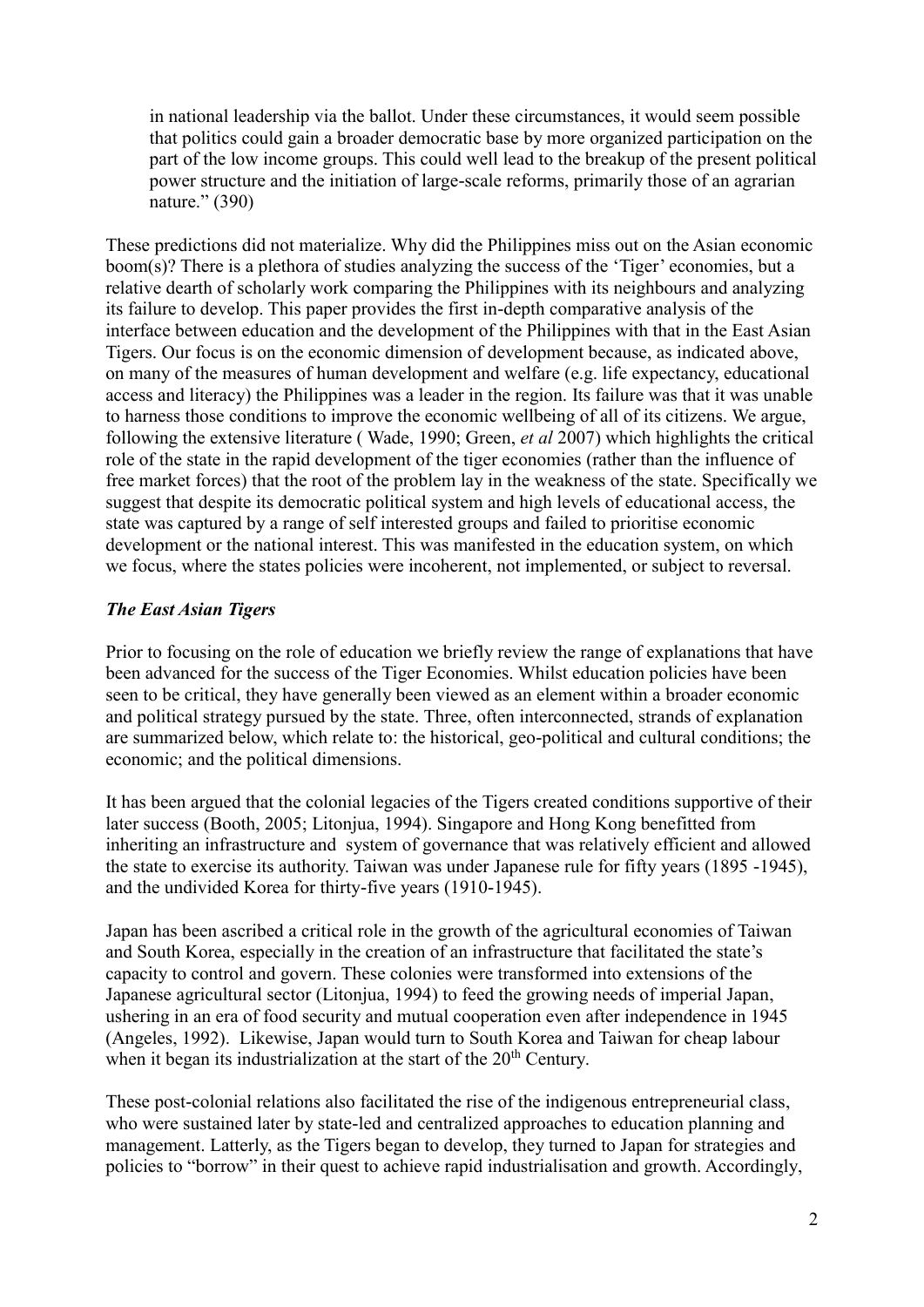Kasahara (2004) describes the Tigers' emulation of Japan's approach as the "flying geese model" of development.

East Asian post-war and post colonial history was defined by the region's new geopolitics, in which a mixture of regional tensions and the impact of the Cold War defined the West's relations with these states as bulwarks against the spread of Communism. Supported by aid, trade and technology transfer, these regimes flourished amidst strained relationships with neighbouring states (Morris, 1996; 1998). South Korea remains technically at war with the communist North after an armistice instead of a peace treaty was signed in 1953Abe, 2006). Singapore was expelled from the Federation of Malaysia after declaring independence in 1965 and continued to view Malaysia as a threat to its sovereignty for a while (*ibid*). China considers Taiwan as a renegade province after the nationalist Kuomintang fled there. Until the 1980s the government considered itself the legitimate government of the mainland. Hong Kong, which until 1997 was a British Colony, defined itself by reference to its distinctiveness from the communist mainland.

The cultural explanation has argued that the Tigers share a Confucian cultural heritage, which values and inculcates attributes such as diligence, filial piety and loyalty and has been conducive to both ensuring economic success and support for, or at least a willingness to sublimate, personal in favour of communal interests and an acceptance of the leadership of the benevolent state (Cummings, 1996; Tai *et al*, 1989; Tu *et al*, 1996). The argument echoes that of Weber, that the "Protestant ethic", which values diligence and abstinence, facilitated the industrialisation and growth of countries such as the UK and Germany. Weber also argued that China's failure to develop at that time was attributable to the effects of Confucianism.

The 1997 Asian economic crisis resulted in an appraisal of some of the claims for the success of the Tiger Economies, especially with regard to their shared traits and the virtues of 'Confucian societies'. For example, Kang (2003) points out that the much valued 'strong family ties' led to cronyism and corruption in Korean society. Abe (2006), using basic demographic data, argues against the classification of East Asian nations as 'Confucian States' or "Confucian Heritage Cultures." Abe notes that Taoism rather than Confucianism is prevalent in Taiwanese society; 50 percent of Koreans believe in Christianity; and Singapore is a multiethnic city-state. Whilst such explanations may be valid to explain the situation in a country, they have limited generalizability as they can neither explain the more recent economic growth of countries such as Malaysia or Thailand nor can they explain why, given these long-standing cultural traits, economic growth occurred when it did.

There are many strands of analysis in the economic dimension of the Tigers'success story, but there is a common recognition of the importance of the outward-oriented economic policies pursued and their capacity to respond quickly to changing economic circumstances (World Bank, 1993). However that focus on exports was preceded by a range of reforms, which created the conditions that allowed the economies to industrialize and focus on exports. Land reforms and agricultural productivity improvements in South Korea and Taiwan in the 1950s were followed by import substitution policies from the late 1950s to the early 1960s until their transition to export-oriented manufacturing during the middle and latter part of the 1960s.

Except for Hong Kong, the East Asian economies then shifted to industrial production through refining, chemicals, steel production and later shipbuilding in the late 1960s to early 1970s. Intensified competition in the late 1970s and early 1980s in the production of low cost manufactured goods threatened their competitiveness as they raced towards more skillsintensive, higher-end manufacture of electronic goods and components, including computer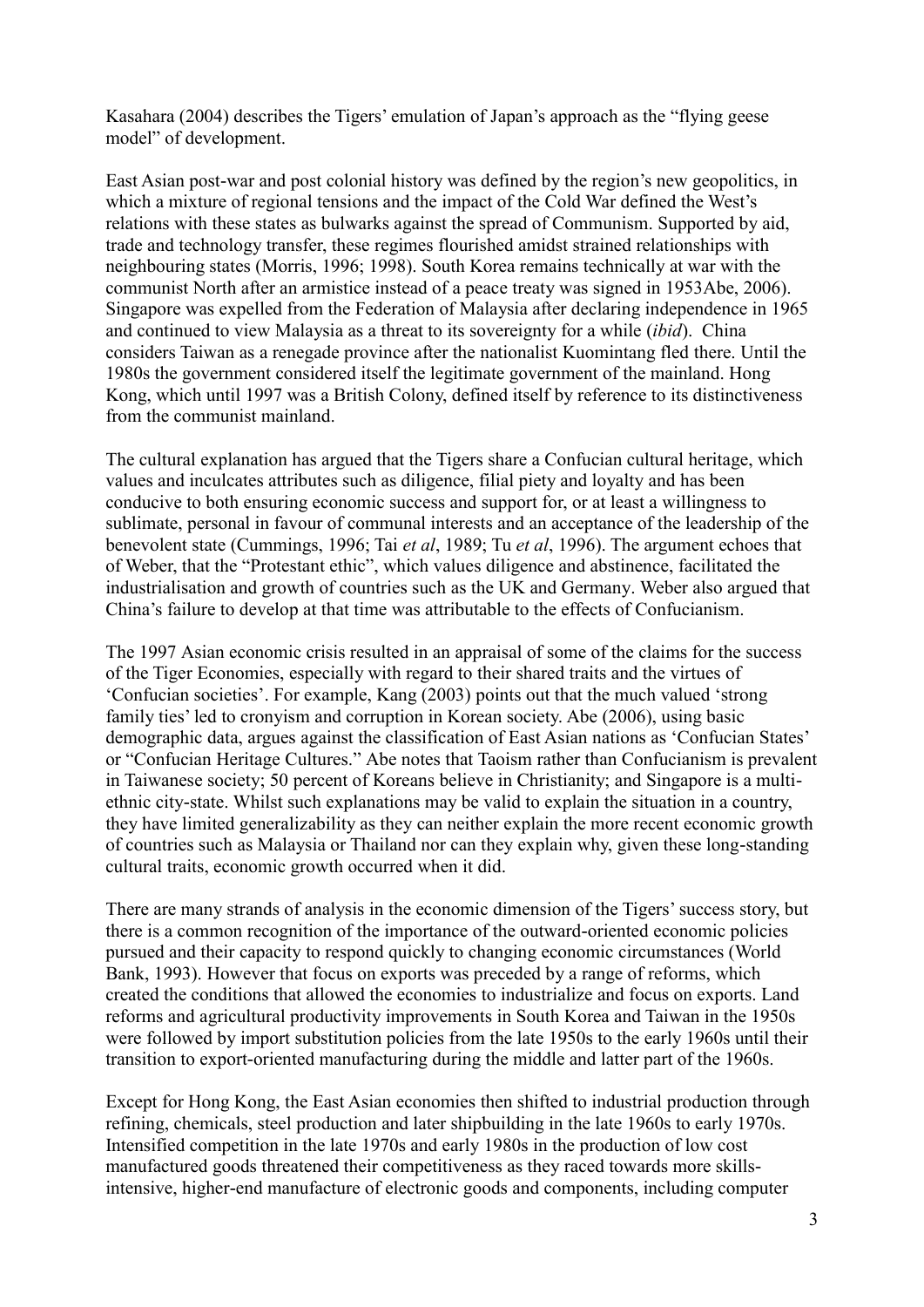chips and personal computers. By the 1990s the emergence of China as a manufacturing economy led to a transition to services and researched-based areas of production, such as biotechnology, and (in the case of Singapore) as a regional service hub for transnational companies.

The 1993 World Bank report found no single model to explain how the East Asian economies had grown rapidly with low levels of income inequality. They identified as a common feature pragmatism and flexibility in policy-making. The high degrees of risk-taking and adaptability were attributed to bureaucracies insulated from political interference (Abe, 2006). The report identifies broad categories of policies that created the East Asian miracle (World Bank, 1993 p. 82-86). First, measures to ensure macroeconomic stability were introduced, by controlling inflation for example. Second, the government intervened when necessary, such as setting the interest rates in the capital markets and providing financial support and tariff protection for weak industries. Third, investment in both human and physical capital was prioritized. Fourth, policies converged towards openness to international trade. Finally, mechanisms and processes that encouraged private investment and competition were institutionalized. The report emphasizes that the East Asian bureaucracies got effective results through these policies by ensuring positive interaction and reinforcing feedbacks generated over a sustained period of time. A number of authors (Chang, 2002; Wade 1990) have argued that this depiction overstates the role of market forces and underestimates the powerful role played by the state.

These disparate explanations for the success of the Tigers outlined above are effectively integrated in their depiction as "Developmental States" (Donner *et al*, 2005; Woo-Cumings, 1999). The term developmental state was first used by Johnson (1982) to describe Japan's post war economic growth and at its core involves a strong government prioritizing economic growth as the overarching goal and pursuing a coherent strategy to achieve its goals through an efficient bureaucracy. The state's primary source of legitimacy was economic and individual rights were sometimes sacrificed to achieve the 'common good'. Levels of income inequality were relatively low whilst access to the fruits of economic growth and social mobility were largely meritocratic and primarily determined by school examination results. Myrdal (1968) outlines the economic dimension of what was the precursor of the developmental states, or as the World Bank terms it "soft authoritarianism", when he refers to 'strong states' which used economic planning and coordinated large-scale state intervention to anticipate the market rather than just to provide infrastructure.

Similarly, Castells (1992, 2000) argues that the geo-political crises and ongoing external threats experienced early in their industrialization led these countries to adopt *developmentalism*, a political-economic ideology and strategy characterized by strong state intervention. In effect, the government operated on a quasi war footing with the economy as the primary instrument of national defence. The authoritarian political structure was reinforced by the Confucian tradition that promotes respect for authority and a deep sense of morality and civic duties. Moreover, Confucian societies have been attributed with putting a high premium on scholarship and public service, borne out of prestige and honour attributed to service in royal and imperial courts in ancient times.

In sum, the cornerstone of the East Asian Tigers' success was their economic transition from the 1960s to the 1990s, from import substitution to export industries. But the success of economic and social policies was anchored in the interventionist role of the state and it was not Adam Smith's 'invisible hand' of the market at work, but the 'iron hands' of the state, especially in Taiwan, Singapore and South Korea.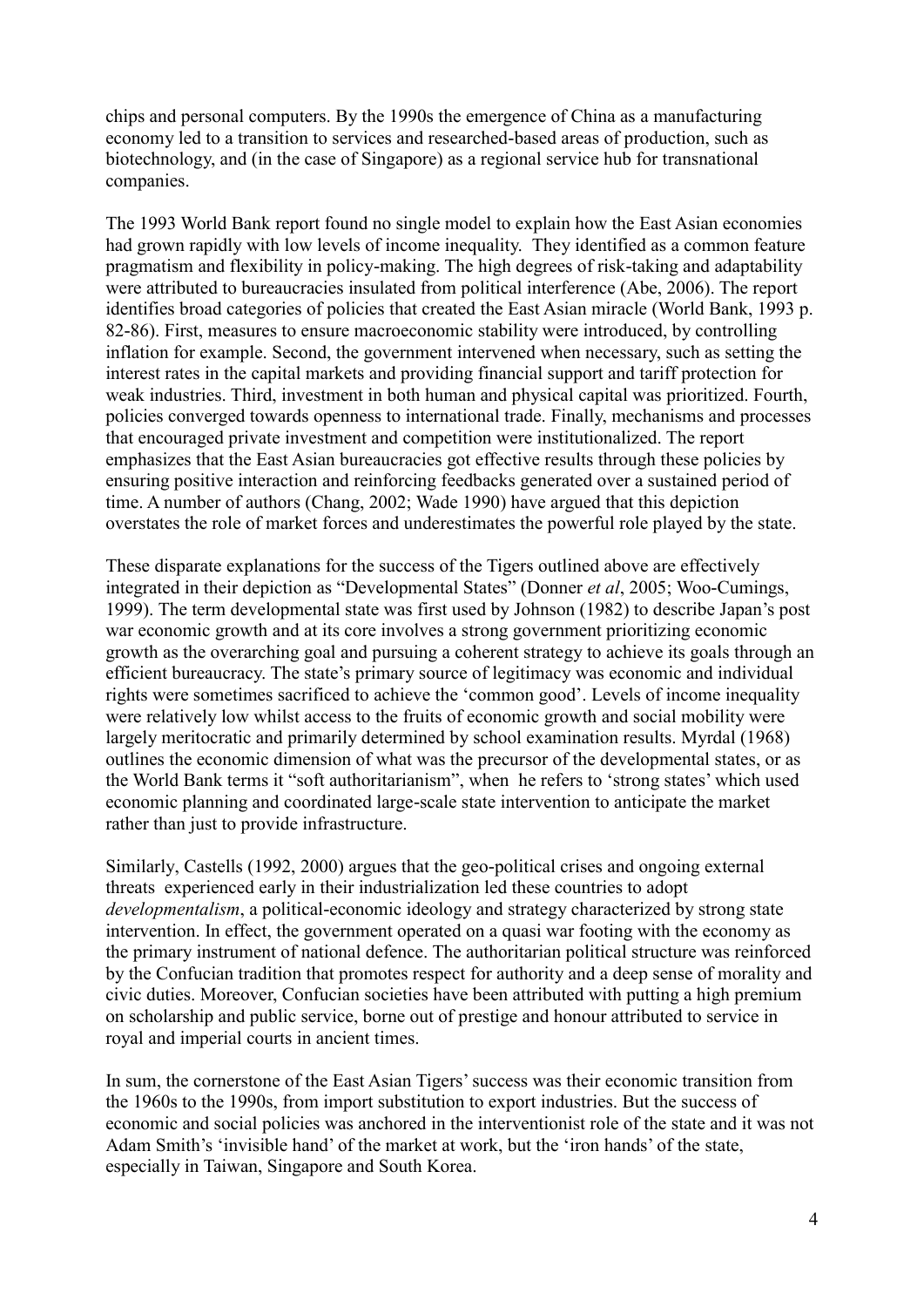Education was a key element in the strategies employed by the developmental state as it was harnessed to provide the skills the economy required and to create the social cohesion, sense of national identity and patriotism which the single-minded quest for economic advancement required. Sung (2006) argues that the states policies, especially in Singapore, created 'developmental workers' whose commitment to upgrading their skills and productivity was vital in supporting economic growth. The national education systems of the Tigers displayed distinctive features, especially in the 1960s and 70s when economic development was in its infancy. There was very strong central state control of schooling. Common curricula were made available to pupils and their access to schooling was based on their academic ability accessed via highly competitive examination systems. School curricula were uniform and designed to develop both the skills needed by the economy and to inculcate attitudes and values that were deemed to support social cohesion and loyalty to the state (Lall and Vickers, 2009). This state control was also reflected in strong curricular policies on the medium of instruction, which were used, with the exception of Hong Kong, to put in place national unifying languages.

Finally, education has been very much at the centre of national economic planning of the East Asian states (Cummings, 1995). The growth and expansion of the different levels of the education system was sequential, with mass primary schooling being achieved before the expansion of secondary schooling, and lastly of higher education (Morris, 1995, 1996). The state encouraged private providers to meet the demand for schooling, especially at the early childhood and higher education levels, but in parallel, exercised strong regulatory control of the sector. These periods of school expansion were almost synchronized with the periodic reengineering of their economies. In addition the system was perceived as fair and parents busied themselves in supporting and encouraging their children to work hard and maximise their examination results. More recently, as these countries have faced fresh challenges from a new phase of rapidly emerging nations, especially China, and the Asian economic crisis, their governments have engaged in wholesale reforms of the education systems, with the goal of ensuring their future economic competitiveness. Examples are the 'Learning to Learn' reform introduced in Hong Kong in 2000 and the 'Teach Less Learn More' reform introduced in Singapore in 2004.

At the higher education level, science and technology courses were prioritised (Cummings, 1995). The strong bureaucracies of the Tigers facilitated a progressive budgetary support for education, coordinated manpower forecasting for education planning, and governmentindustry-academe partnerships.

The above portrayal has provided a brief overview of the various factors which have been identified as contributing to the tiger's successful economic development. A number of caveats are necessary to minimise the risks of ignoring the negative aspects of developmental states and generalising across nations. Firstly, it is important to recognise that the strong and authoritarian role of the developmental states and their single-minded pursuit of economic development was not without costs. There were negative consequences for other aspects of development especially in the early period of economic take off. Human rights, especially those of individuals and minority communities were often trampled on in pursuit of the states vision of the national interest; democracy, freedom of speech and minority languages were suppressed; and schools specifically were used to promote the states messages which, inter alia, discouraged independent or critical thinking and taught forms of ethno-nationalism which came close to being xenophobic. Secondly, whilst there were commonalities in the approaches of the Tiger economies which have been highlighted above there were also significant variations. Specifically, the case of Hong Kong does not fit comfortably as a classic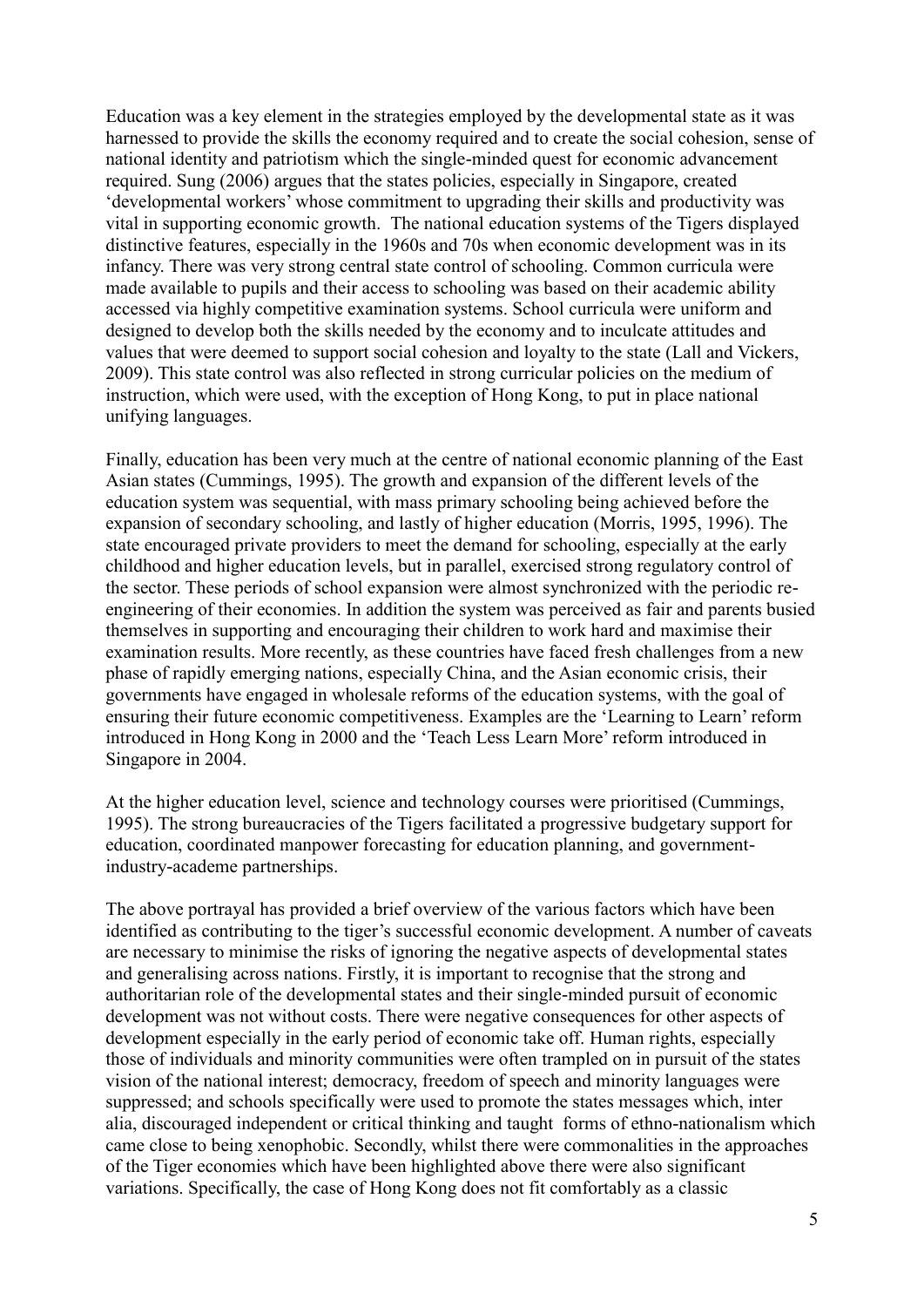developmental state as the colonial government: was tolerated by the population; did not attempt to promote a national identity; faced a free press and tolerated freedom of speech; and had difficulties implementing policies which faced substantial opposition (Morris and Adamson, 2010). However, as with the other Tigers, the Hong Kong government exerted strong central control of schooling to ensure it was not used for subversive purposes. More importantly, the government's source of legitimacy was, to an even greater degree than in the other Asian Tigers, based wholly on its capacity to ensure the growth of both the economy and the community's living standards. Further, as a society whose population were mainly economic and political refugees from the Mainland, or their descendants, a form of Developmental psyche emerged in which economic development was prioritized by the community. Finally, the experience over the last fifteen years of the first Developmental State, namely Japan, which has experienced economic stagnation for over a decade, is a salutary reminder that the patterns of economic growth achieved in the past are no guarantee of future performance.

## *The Philippines*

Below we provide a brief analysis of the overarching economic and political conditions that have defined the country's development in the post war period. Subsequently, we focus on the education system. The discussion covers: the restored American- sponsored Commonwealth (1944- 46);the 4 elected governments (including Marcos' first term) of what is termed the Third Philippine Republic (1948-1969), the Marcos regime' s *New Society* (1969-1986) and Aquino's revolutionary government in 1986 which constituted the Fourth Republic (1986- 1992). To date, the Fifth Philippine Republic (1992-present) has had 4 elected governments with the current President Aquino's term ending in 2016.

During the colonial period (1899-1946), the country was developed as a plantation economy exporting agricultural products (sugar, hemp and tobacco) mainly to the USA. The Americans, who needed the support of the landed elite, reinforced the stratified patterns of land tenure (Litonjua, 1993:14) by selling large tracks of Spanish friar estates to wealthy Filipino families, who transformed the sequestered lands into cash crop plantations (Dolan, 1993).

Whilst the Americans dismantled the feudal system of land ownership in Taiwan and South Korea in the post-war period, the Philippines feudal structure was consolidated (Angeles, 1992; Litonjua, 1994). Succeeding governments would attempt to institute land reforms (Bello, 2009) but with limited effect. The World Bank (1993) traces the failure of the agrarian programme to the ability of powerful groups to capture the state and influence the country's economic policy to protect their own interests. Additionally, the report highlights the weak nature of the Philippine bureaucracy, whose deference to politicians and other interest groups resulted in an agrarian reform law riddled with loopholes and whose enforcement was nearly impossible.

Aside from reinforcing the status quo in terms of land ownership, the Americans ensured that funds for war reconstruction were tied to disadvantageous economic pre-conditions (Constantino, 1978). The 1946 Trade Act defined a relationship which greatly favoured the USA. Most controversial was the establishment of quotas on Philippine exports to the US and the "parity" provision that granted US citizens equal economic rights with Filipinos (Constantino and Constantino, 1978) These conditions have been viewed as constraining the development of the economy (Bello, 2009; Constantino, 1978) and emasculating the confidence of local industrialists which affected the over-all direction of industrial and enterprise development.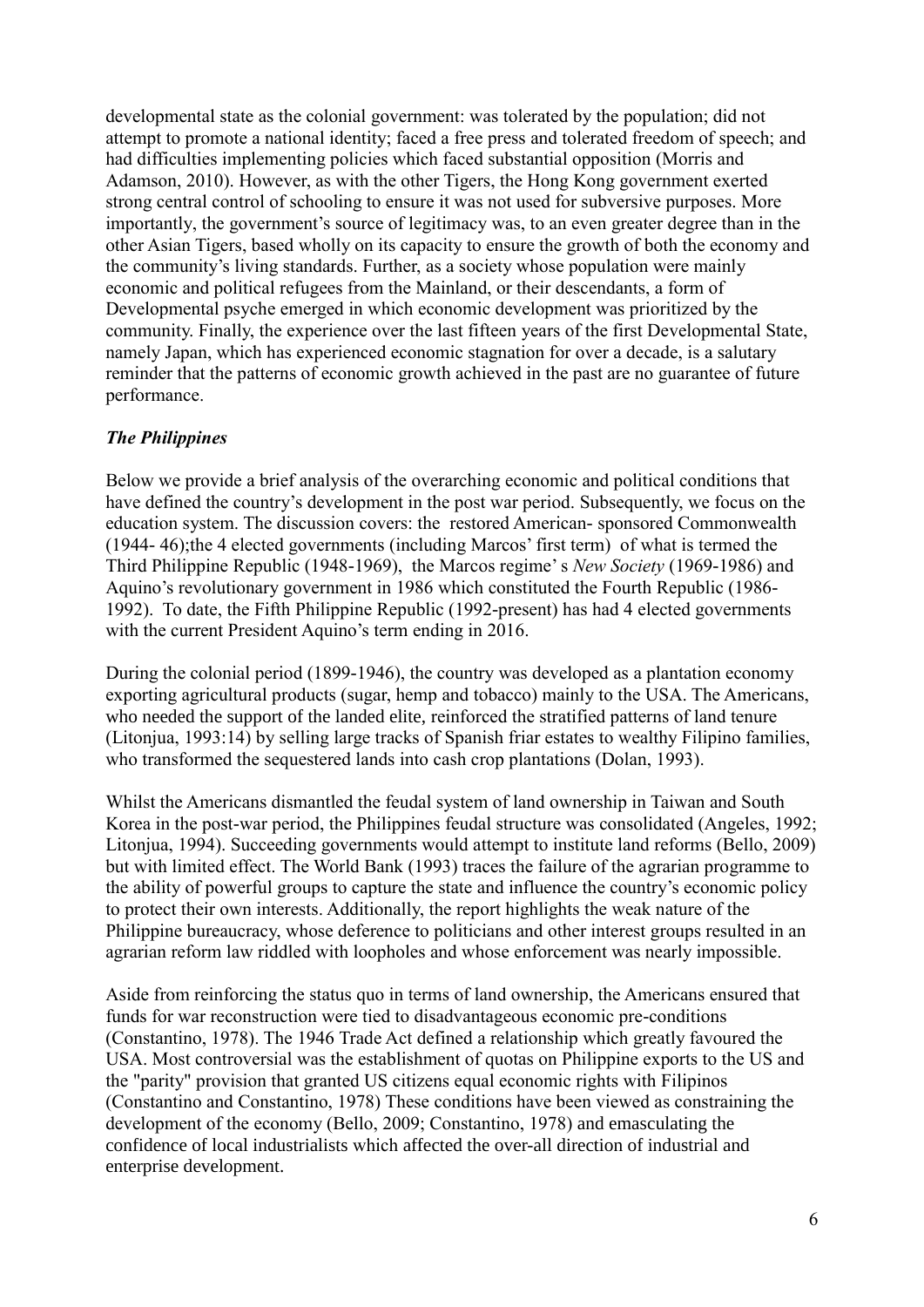The Philippines' post-war geopolitics was, as with the rest of East Asia, dominated by the Cold War and its strong relationship with the US, which involved it hosting the biggest US bases in Asia from 1947 until 1993. The country's ongoing economic, political and military dependency on the US has been viewed as tantamount to *neo-colonialism*. Although the economy greatly benefited from US aid due to the Military Bases Agreement of 1947 (Constantino and Constantino, 1978), a negative balance of trade led to the 1949 economic crisis, which triggered the 'oligarchic plunder' of war rehabilitation funds to pay for duty-free imports (de Dios and Hutchcroft, 2003:47). The government responded by instituting import and foreignexchange controls that lasted until the early 1960s (Dolan, 1993). This intervention invigorated manufacturing industry in the country. It became the flagship sector of the economy and grew from 10.7 percent of GDP in 1948 to 17.9 percent in 1960 (de Dios and Hutchcroft, 2003) and was the envy of South East Asia (Bello, 2009). Manufacturing output and exports exceeded those of Taiwan and South Korea, but that period was the peak of its economic performance (Krinks, 2002).

The oligarchs again seized the opportunities to gain control of licenses, create monopolies and enrich themselves (de Dios and Hutchcroft, 2003). The oligarchic system nurtured what was later referred to as 'crony capitalism' with the ascent of Marcos to power in 1965. Family members and business associates of the 'conjugal dictatorship' (1972-1986) were given monopolies and cartels, which stifled the growth and competitiveness of the Philippines export industries. Thus, the era of import substitution was, as with the plantation economy, dominated by a small oligarchy. The bureaucracy was rendered futile and economic policies were not shaped by the challenges and difficulties of the economy but by narrow interests.

Marcos ruled until 1986 and via martial law from 1972 to 1984. Krinks (2002:2) argues that his regime was the most *developmentalist* government in Philippine history and the declaration of martial law was necessary to remove political and bureaucratic obstacles to development. In 1972, Marcos sought to emulate the East Asian economic miracle by attempting a transition from import substitution towards export-led industrialization (Litonjua, 1994:19). But the global economy was already in a downturn and 'the Philippines was completely unprepared for its sudden entry into a highly competitive world market' (McCoy, 1983 p. 142-43). Under martial law the country's development strategies remained incoherent, as 'there was continued promotion of exports, but at the same time continued protection of import substitution firms' (de Dios and Hutchcroft, 2003:49) - a majority of which were owned or controlled by Marcos and his wife's cronies and relatives.

Marcos' ambitious development programmes (e. g. rapid industrialization, mining, construction and public utilities) were financed through heavy foreign borrowing (Overholt, 1986) and relied on state institutions, including the military, to implement them. By the time he was overthrown the government was bankrupt (Balisacan and Hill, 2003) and succeeding governments would use 10 percent of GDP (Boyce, 1993) just for servicing the debt. Marcos failed miserably in this experiment as he used the state apparatuses for personal gain.

With the failure to develop the economy, a policy to export labour emerged as an official economic development strategy from 1974. This was intended as a short term measure to address unemployment problems as export-oriented growth was slowing down (Ruiz, 2006). However, it became a permanent policy for subsequent administrations. Today, the number of Filipinos working abroad is approximately 9 million or 10 percent of the population, one of the biggest diaspora populations in the world contributing almost 19 billion US\$ (approximately 10-12% of GDP) in 2010 to the economy (Remo, 2011).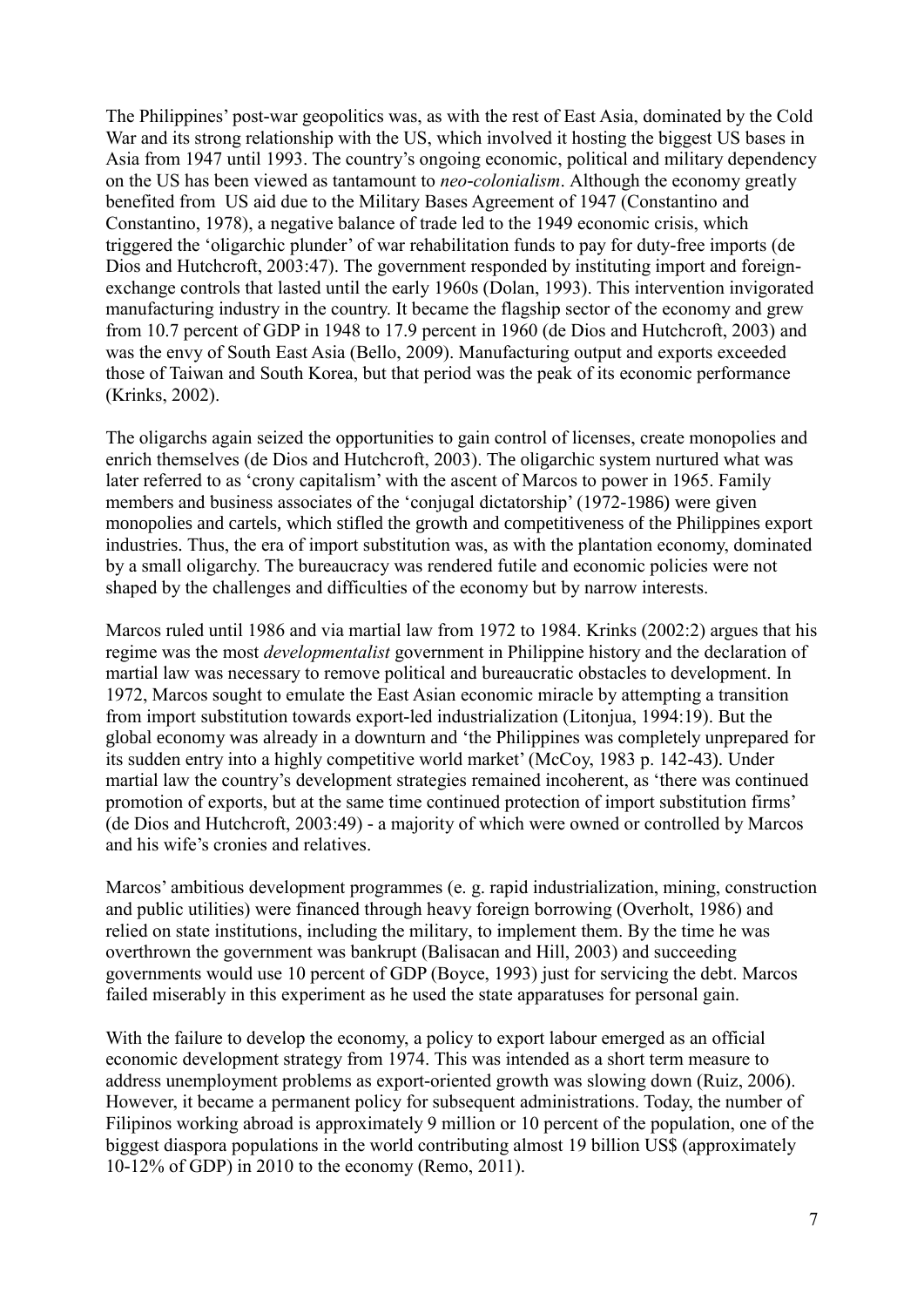Thus the Philippine state, even when run as a dictatorship, was not used as a springboard for economic development (Koike, 1988), but rather as a vehicle for patronage. This has been explained by reference to Weber's work by Hutchcroft (1991), who argues that the Philippine state has been a patrimonial state since the introduction of electoral democracy in 1946, where the 'administration is treated as a purely personal affair of the ruler and political power is considered part of his personal property' (415). This 'personalistic' form of governance is entrenched across the political establishment, from village chiefs to senators. This practice is also rampant in the supposedly apolitical bureaucracy, with department secretaries using their offices for their national campaigns, or lower rank officials usurping power for personal gains (Chua , 1999; Reyes, 2010).

Marcos' dictatorship was replaced by the  $EDSA<sup>1</sup>$  mass movement in 1986. Subsequent attempts to reform the economy have stalled in the face of a mixture of opposition from the powerful oligarchy and/or as a result of the government's own incompetence and corruption. The latter was most apparent in Estrada's regime, which was characterized as a period of gangster cronyism and mafia capitalism. Bello (2009:4) argues that a legacy from the Marcos dictatorship is a strong suspicion, and sometimes paranoia, towards any attempts by the state to reform or change the status quo. There is a seemingly reflex action by civil society, intelligentsia, and the Catholic Church against strong policy actions by the state. The country became the epitome of Myrdal's 'weak state' characterized by the weak implementation of laws, a politicized military and bureaucracy, uncooperative civil society, and a citizenry that lacks cohesion.

Accordingly, Bello (2009) described the Philippines as the "anti-developmental state" and blames what he calls the 'EDSA system' for the series of political crises that haunted the post Marcos administrations. He argues:

...with the rationale of discouraging tyranny, the American pattern of a weak central authority coexisting with a powerful upper class social organization ("civil society" in today's parlance) was reproduced in the Philippines, creating a weak state that was constantly captured by upper class interests and prevented the emergence of the activist "developmental" state that disciplined the private sector in other societies in post-war Asia (3-4).

Similarly, Almonte (1994:9) describes the political system as: '…a democracy of pressure groups because the state lacks sufficient authority. Extreme competition in influencing the policy-making process results in the widespread politicization of society.' Frequently the state's policies have been reversed by recourse to the constitution and a legal system that is based on the American model, which was designed to curtail the state's central authority.

In their analysis of the extra-constitutional removal of Estrada in 2001, de Dios and Hutchcroft (2003:63) argue it shows how 'institutions themselves were weak, corruptible, and susceptible to capture, *even in their normal state'* (original italics). They argue that the changeover from Estrada to Arroyo was resolved through the invocation of a higher, extra-constitutional logic, with 'the Supreme Court reaching deep down to retrieve the most elemental of governance principles, *salus populi suprema lex'* roughly translated as "the welfare of the people is the

l <sup>1</sup>Epifanio de los Santos Avenue (EDSA) is a major highway in the middle of Metro Manila where millions of civilians converged to support the military uprising in February 1986.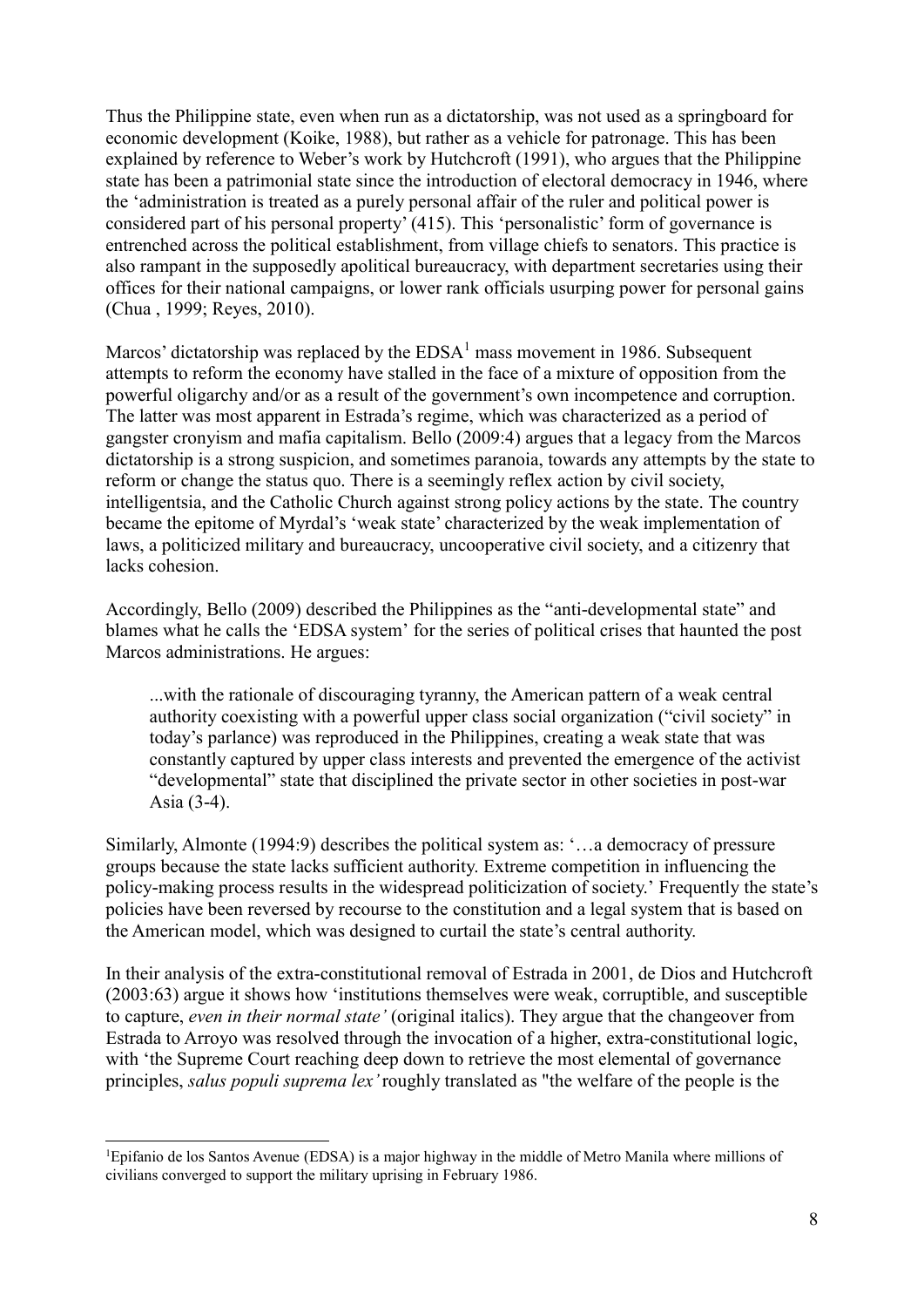supreme law"(Doronila, 2001). This legal principal echoes the credo of the East Asian developmental states.

Whilst the developmental state initially operated as an outright autocracy or a very limited democracy, the Philippines state extolled participatory democracy but in practice is an elitist democracy with weak state institutions. Finally, in contrast to the Philippines, the developmental states changed as the political and economic contexts changed, such as South Korea's and Taiwan's successful transition from autocratic military rule to democratic civilian rule after achieving economic stability in the 1980's.

In sum, Philippine economic policies and strategies in the post war period were controlled by the narrow interests of an oligarchy that has its roots in the plantation economy. The political system has similarly been captured by self-interested groups and resulted in a bureaucracy and institutions of governance that are highly politicized, personalized, and ineffective.

### *Education in the Philippines*

The pattern of governance outlined above was mirrored in educational policies and provision. In contrast to the situation in the Tiger countries, the Philippine state failed to exercise control of the education system. For the last sixty years, the state has negotiated with powerful interest groups - the Catholic Church, private education providers, and external institutions such as the World Bank, business groups, and private publishers of textbooks. The weakness of the state was reinforced by post -Marcos governments which sought to limit the role of the state. Thus the new constitution developed in 1987 institutionalized the decentralization of education, which resulted in the dismantling of the central governance of education.

We contrast the role of education to that in the Tiger countries with reference to the following policy areas which have been identified (Fagerlind and Saha1989; World Bank, 1993; Green, *et al, 2007)* as critical in supporting economic development, namely: national identity formation, education and the economy, population growth and higher education .We also examine a feature which is distinctive in the Philippines, the role of education in supporting labour migration.

### **National Identity Formation**

Within the Tiger countries school curricula (with the exception of Hong Kong), especially in the subjects of Social Studies, Civics and History, were directly controlled and harnessed for the purpose of indoctrinating pupils into a strong form of national identity (Lall and Vickers, 2009). This often involved creating or highlighting: a sense of common lineage, shared ancestors, national foes, national heroes and suffering/potential threats at the hands of foreign oppressors. Whilst the Philippines did not indulge in such political indoctrination the outcome was the emergence of what Constantino (1978) describes as an amorphous national identity and weak nationalist consciousness. This is consistent with Doronila's (1989) findings, in her seminal work, that a majority of students (95%) given the chance, would choose a different nationality than Filipino and ranked the Philippines third (after the US and Japan) among the countries to be 'admired, lived in and defended.' In parallel, most Filipinos in a 1998 language survey did not believe in the idea of showing nationalism through the use of a common language of instruction in schools (Gonzales and Sibayan, 1988 in Gonzales, 1998).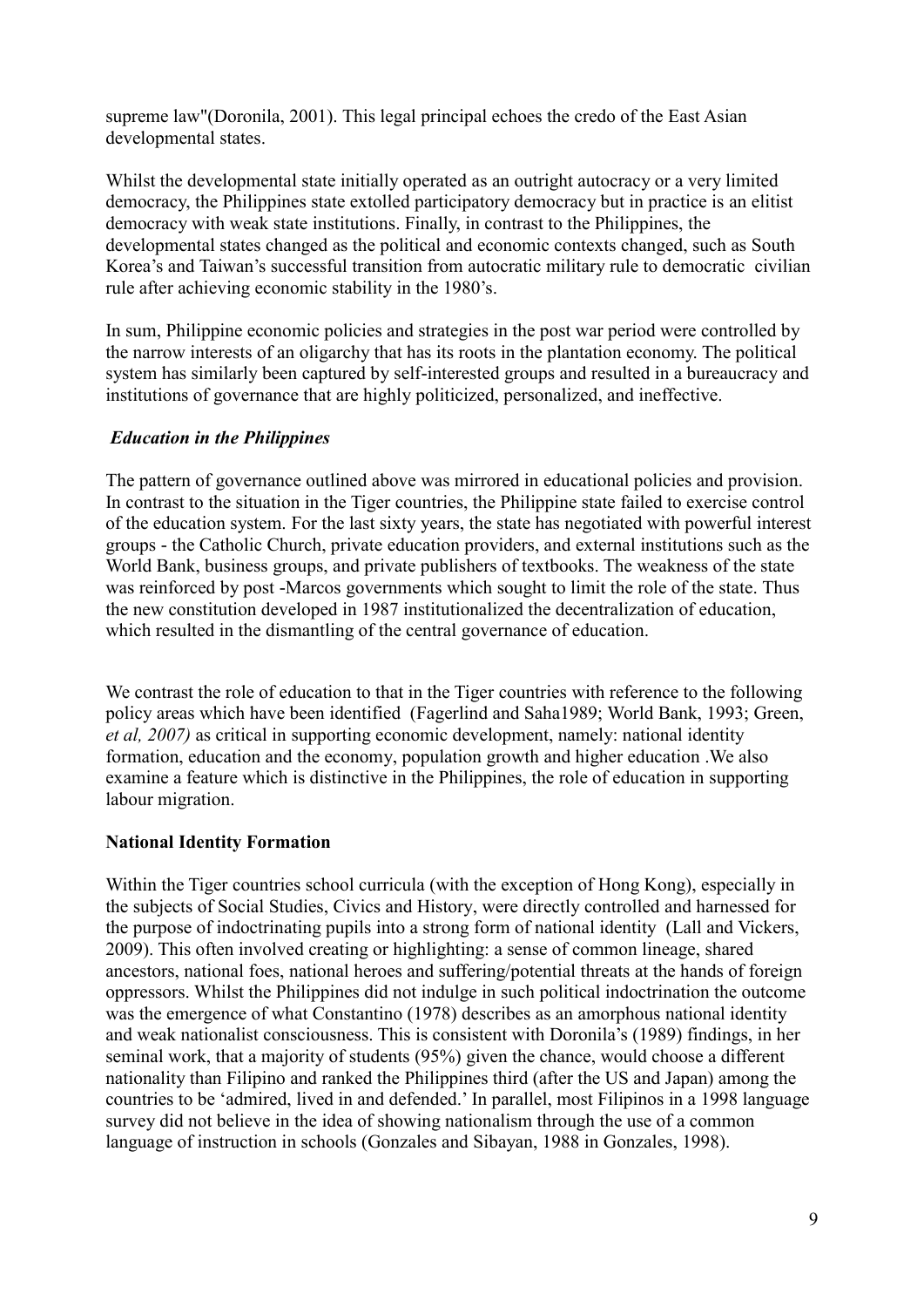This disposition towards a 'Filipino' national identity is influenced by almost 50 years of education reforms financed by loans and grants from aid agencies (Bautista *et al*, 2008), which have used the school curriculum to promote their own priorities. This is most evident in the social studies curriculum, which includes history, civics and citizenship education. The state's failure to use the curriculum to create a sense of national identity is most marked in the way the country's relationship with the US is portrayed. Since the 1980s, textbooks financed by the World Bank portrayed the Americans as "accidental" colonizers (Constantino, 1982) a recurring controversy which resurfaced in 1997 and in 2009 (Tubeza, 2010). Similarly, the most widely-used history textbook in both public and private schools avoids reference to the War of Independence against the US. As Diokno (2010) comments,

They call it an '*alitan* (quarrel)' as if it's just a lover's quarrel. It was a war with so many dead on both parties, particularly on our side. There were atrocities, torture, the water cure, all of that. And yet they just call this a quarrel ….It was the first war of liberation in all of Asia.

Wurfel (1988:24) describes the nature of the national identity portrayed by schools as a "variety inoffensive to the colonial master".

Historically, the state also had to contend with the Church when it did attempt to use schools to develop a sense of national identity. In 1956, the Church campaigned successfully against the Rizal Law, which mandated the compulsory study of the life and writings of Jose Rizal (who, along with Andres Bonifacio, led the revolt against the Spaniards). The government wanted pupils to study his original works but the Church objected. A 'compromise' was reached by using a censored version of Rizal's 'anti-friar' novels (Locsin, 1956), which were markedly less critical of the role of the Church in supporting colonization (Constantino and Constantino, 1978).Thus attempts to create a national hero have been thwarted by sectoral interests.

Finally, the weakness of the state to control the curriculum was compounded by the dismantling of the government's monopoly over textbook production. In 1995, the privatization of the textbook industry was legislated partly to address the chronic problem of shortages and the well-documented corruption in the education bureaucracy (cf. Carino *et al*, 1998). However, this merely resulted in 'decentralized' corruption fostered by unscrupulous publicprivate partnerships (Reyes, 2009) and the provision of multiple, often low quality titles for the same subjects (Lontoc, 2007).

Bautista, *et al* (2008:22) summarized the situation when they opined that the education bureaucracy had 'relinquished control over the curriculum and its content decades ago.'

### **Education and the Economy**

The dominant attitude of Filipinos towards the purpose of education is reflective of the American model of educational development, as described by Cummings (2003), which stresses a successful individual as the ideal type and consequently is seen as an individual right guaranteed by a succession of American-inspired constitutions. This individualism is also manifested in how Filipino scholars position education in the context of economic development. It is still portrayed as the individual Filipino's tool for poverty alleviation by increasing their opportunities for employment (de Dios *et al*, 1995; Balisacan and Hill, 2003). Thus, Filipino scholars tend to portray education more as an aspect of poverty alleviation (e.g. Herrin and Pernia, 2003) and social development (e.g. Sanchez-Robielos, 1999), together with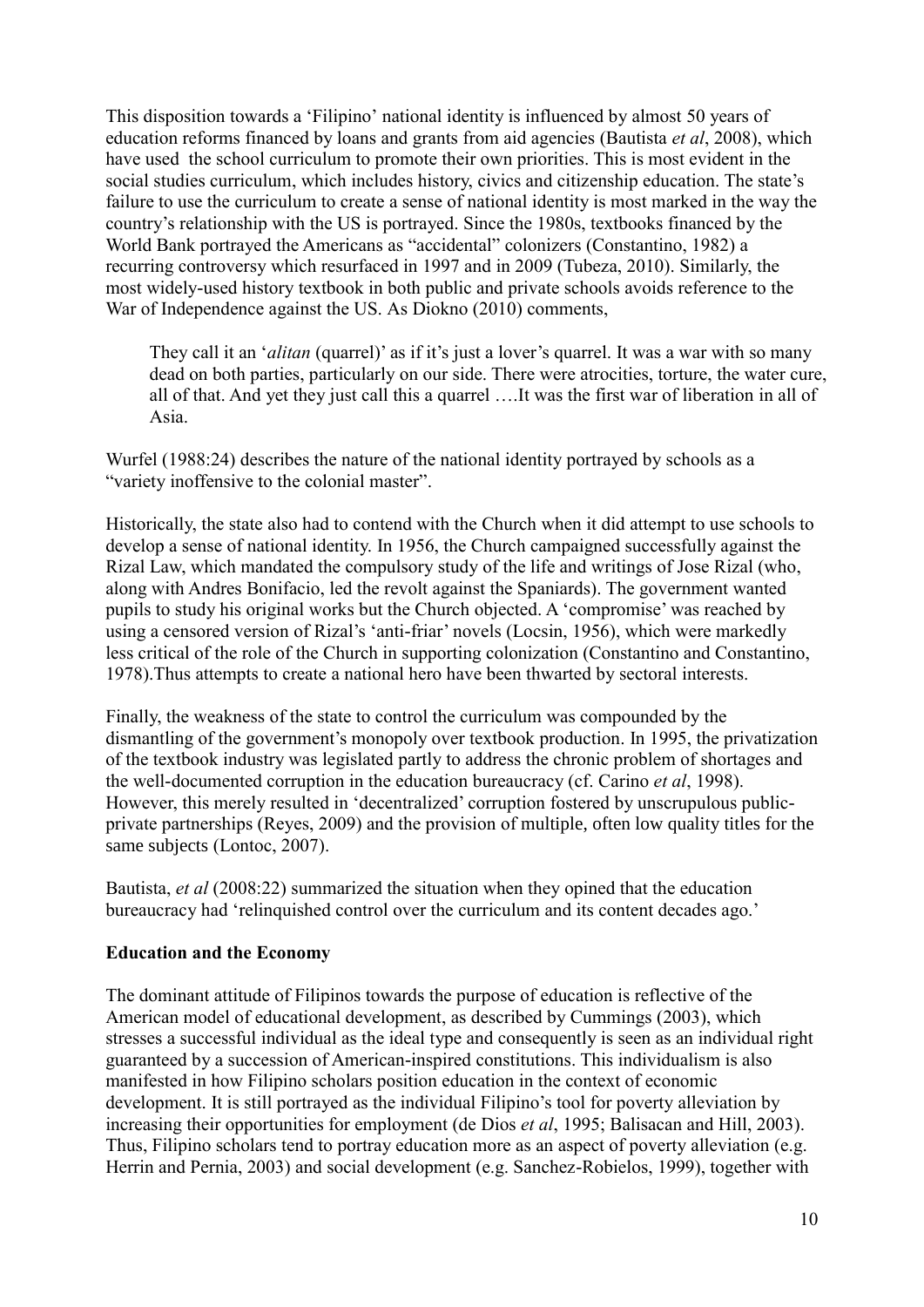population, health, sanitation issues, in their analysis of the economy. This is in contrast to the East Asians practice which saw education as a tool for national development.

Marcos in his two-decade rule was the only post-war leader to make explicit attempts to establish a strong link between educational and economic progress. In 1969, he set up a commission to survey Philippine education guided with the 'belief that the economic and social survival of development of the nation was dependent on education' (Clarke, 1977:61). In 1972, through his 'New Society' project, he decreed that 'education must be transformed so that it can become an instrument for the economic and social transformation of the country (*ibid*).' It was also the first time that a long term plan (10 years) was formulated for the education system. Upon the declaration of Martial Law in 1972, schools were designated as the 'vital agency in achieving the desired reform in the New Society' in which human resource development was linked to economic growth .Sadly this resulted in education servicing the one growing sector of the economy, the export of workers.

Currently, the country suffers from a labour-skills mismatch and graduate unemployment. The abolition of the National College Entrance Examination (NCEE), which led to unregulated access to tertiary education, is being blamed (Esplanada, 2007). Many of the unemployed have degrees in teacher education, the humanities and social sciences. In parallel the Philippines exports graduates in medicine, nursing, engineering and other professional fields who are needed domestically. Higher education expanded without any centralized planning or effective system of quality assurance. In 2007, out of the 2.6 million unemployed, some 1.1 million were college graduates and 650,000 technical-vocational jobs were available in the local market, because the applicants lacked the required technical vocational skills.

In contrast to the major systemic reforms pursued by the Asian Tigers the Philippines has engaged in promoting what has been termed 'projectized reforms' (PHDN, 2009). This involves a reliance on an array of small scale disjointed education projects that start and end in pilot activities and never translate into comprehensive or national reforms. Bautista *et al* (2008) describe the process thus:

These reform efforts yielded unsatisfactory results because they were 'decisions ... made out of urgency or exigency, instead of long-term considerations. Thus, education reform often resembles relief operations that hurriedly address obvious gaps and plug problematic holes in the system (5).

This model of education management is a classic case of externally-induced reform (Cummings and Williams, 2005), principally driven by the main donor, the World Bank. From a highly centralized system, the Department of Education has been pushed by aid agencies to decentralize since the 1990s, culminating with the decentralised-sectoral reform approach adopted in 2006 and funded by a loan from the World Bank. As the 2009 PHDN reports, 'in the last 20 years, foreign donor agencies did not only fund these [reform] projects, they also initiated, nurtured, monitored and saw them through their completion.' (23).

### **Education and Population Growth**

The level of population growth in the Philippines has been consistently the highest in East Asia as illustrated in Table 1. In 2000, the Philippine Human Development Report stated that 'the most fundamental problem of the education system is that the rate of annual population growth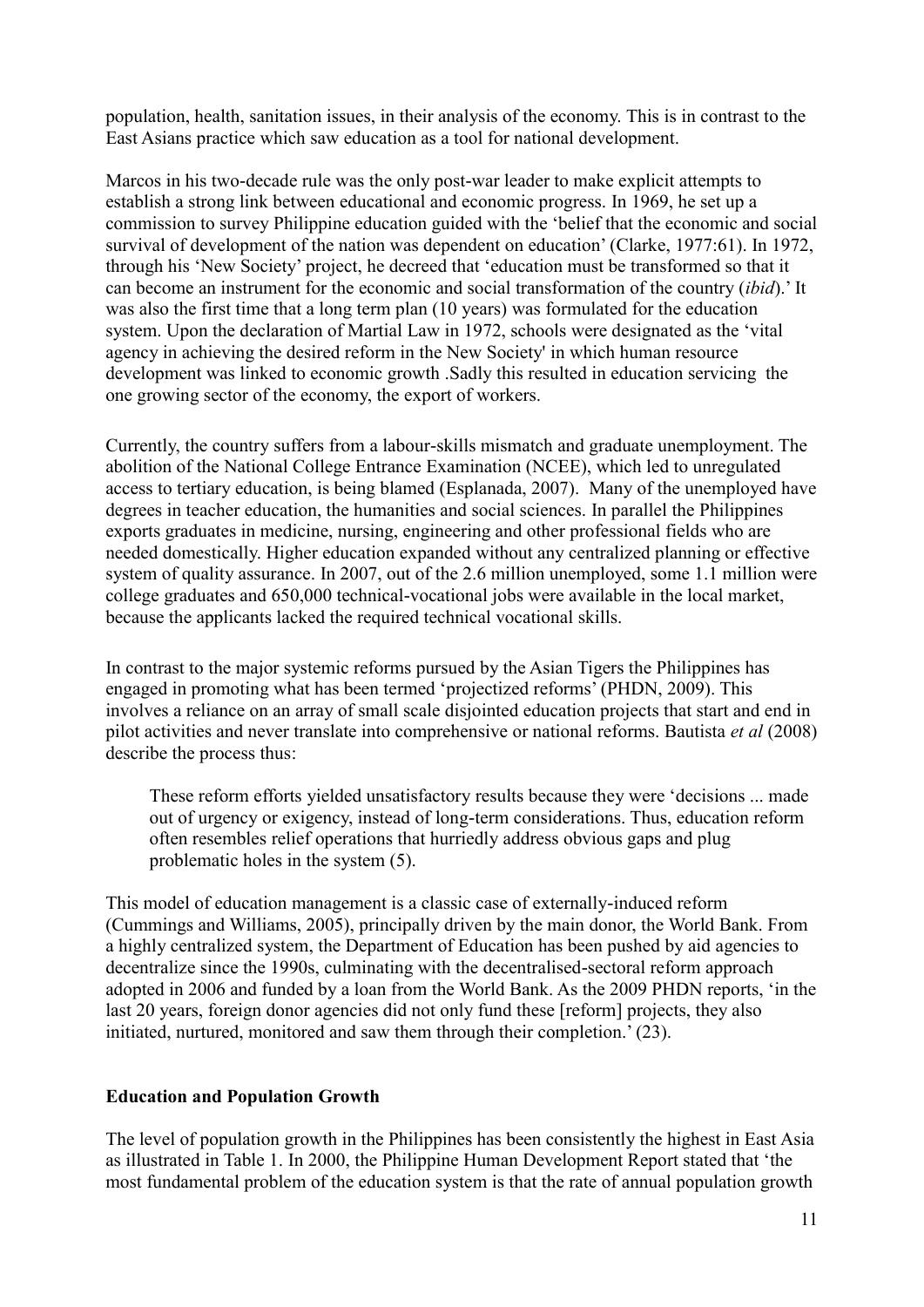is still 2.3% ' (Gonzales, 2000:39). More recently, the 2010 Education for All report highlighted that this resulted in increasing class sizes and declining education expenditure per child and warned that the Philippines is bound to fail in achieving universal primary education by 2015 (UNESCO, 2010). Despite this, government initiatives to introduce a comprehensive family planning programme were consistently and successfully opposed by the Catholic Church. Most post-Marcos leaders feared losing support if they contravened the Vatican decrees about family planning. More recently this tension has resurfaced with a stalemate between the Department of Education and the Catholic Church, which again successfully blocked the attempt in 2009 to introduce a sex education curriculum that promoted birth control.

Today, the Catholic Church is more influential, especially in the overwhelmingly private higher education sector where they are the largest provider (Gulosino, 2003). Since 2000, they have been in a position of power with three prominent Catholic educators appointed to lead the Presidential Council on Education and the Department of Education.

## **Higher Education**

As shown in Table 2, the Philippines expanded higher education provision from the 1950s so that by 1965 nearly 19% of the age cohort attended universities. However, in the absence of a strong state, the expansion has been largely in areas weakly linked to the country's economic needs and has resulted in both a large pool of unemployed college graduates, which rose from 8.5% in 1980 to 14.8 % in 2000, and the sector orienting itself to prepare students to join the ranks of migrant workers (Ruiz, 2006).

Policies, especially relating to higher education, were often challenged and reversed by recourse to the courts by sectoral interests. For example, a 1993 Supreme Court decision concluded that the state's attempts to control access to higher education, through the NCEE, contravened the academic freedom of institutions to decide whom to admit. This effectively curtailed the capacity of the state to control this sector.

The Marcos government was the first to introduce in 1972 the 'streaming' of secondary education graduates through the NCEE, which was the only assessment system that provided national measures of achievement. It was intended to address the rising problem of graduate unemployment and the imbalance between labour market needs and the training of graduates (Cardozier, 1984). But early critics viewed this as a form of 'coercion' and means of 'control' and feared that the government would steer the nation's manpower where it wished (Clarke, 1977:60), which was partly confirmed when Marcos decreed the labour export policy in the 1970s (Ruiz, 2007). Additionally, the implementation of NCEE was part of a response to an International Bank for Reconstruction and Development (IBRD) mission, which 'was convinced that the Philippine education system was not focused on the needs of a rapidly growing economy….education is regarded more as a constitutional right than an instrument of economic progress' (Clarke, 1977:61)

The NCEE case is also indicative of how the influence of the private higher education sector has grown over the years into a lobby group who have successfully protected their interest with patronage from powerful politicians. This sector challenged the government and as a result the state lost control of the private higher education sector, as evidenced by the rapid expansion of private colleges and universities from 259 in the late 1940s to 1,665 in 2002, one of the highest rates of privatization in the world (Gulosino, 2003). Finally, the state allowed the private sector to ensure its own quality and manage the accreditation of colleges and universities (Arcelo,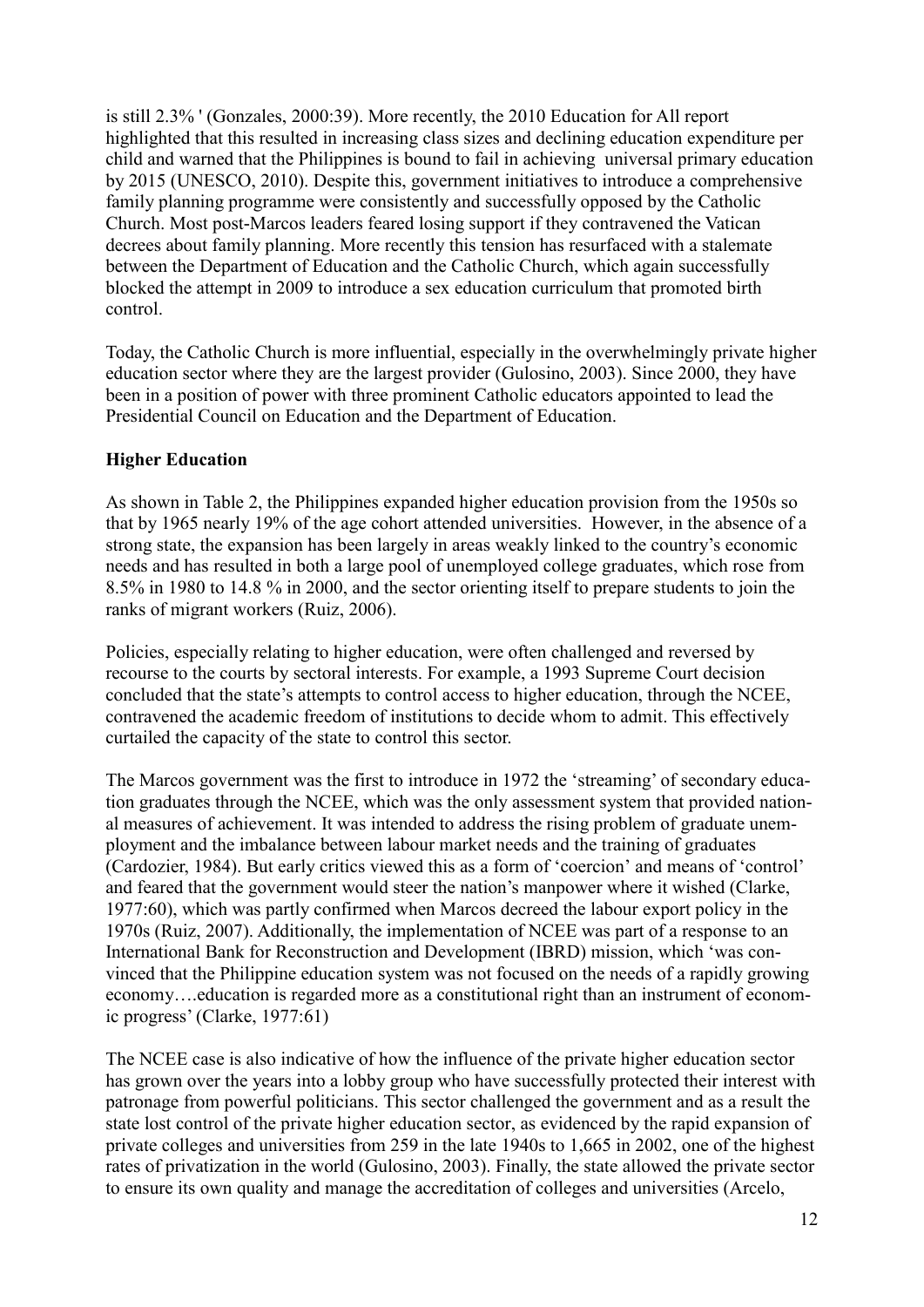2003).The sector grew unhampered driven by the profit motive and even acted as conduits for the state's labour export policy - effectively abetting the transformation of the Philippines into an 'emigration state'(Ruiz, 2006).

## **Education for Migration**

The states failure to establish a national identity or language has sustained what Constantino (1987) described as the continuing 'miseducation of the Filipinos' and fostered education's role as a tool for migration. He argued:

English introduced the Filipinos to a strange, new world. With American textbooks, Filipinos started learning not only a new language but also a new way of life, alien to their traditions and a caricature of their model…(they) learned the lives of American heroes, sang American songs, and dreamt of snow and Santa Claus….The lives of Philippine heroes were taught but their nationalist teachings were glossed over. Spain was the villain, America was the savior. (:47)

After independence, this portrayal was reinforced by World Bank-funded textbooks, which depoliticized colonial history, extolled American values and forged a 'dollar mystique' in young Filipino minds (Constantino, 1982). This, along with the poor employment prospects and returns, has contributed to a fascination with living 'outside' the Philippines, especially in the USA, and the desire to finish a 4-year college course and work 'abroad.' One major consequence of this pressure is that school and university curricula have increasingly been designed to prepare graduates for working overseas. Constantino argues:

Philippine academic and technocratic policy makers were prisoners of American methods and norms. The standards of education were such that its products were more attuned to the needs of a developed country than their own, hence the *brain drain* (Constantino, 1974:49).

The desire to emigrate has also created a strong bias for 4-year university education and an inferior valuation of vocational-technical education.

By the 1990s the educational system still did not have clear policies on the 'brain drain' issue (Swinerton, 1991) with the situation described as "out of control" (Tubeza, 2011). But a prominent Secretary of Education described Filipino migration as a viable development strategy, as a 'source of foreign exchange and a natural way of population control' (Gonzales, 1992: 21).

# **Conclusion**

What we have shown in this paper is disjuncture in the approaches of the Philippines and the East Asian Tigers at both the generic level of political governance and in the way education was governed. The Philippines has had weak leaders, an absence of government control, and a political system that allowed vested interests to capture and neutralize decision-making. Essentially, the Philippine democratic state displayed none of the features of the East Asian developmental states.

In the area of education, the country has relied on policies that markedly contrast with those implemented in the Tiger countries. As Myrdal (1971:351) postulated: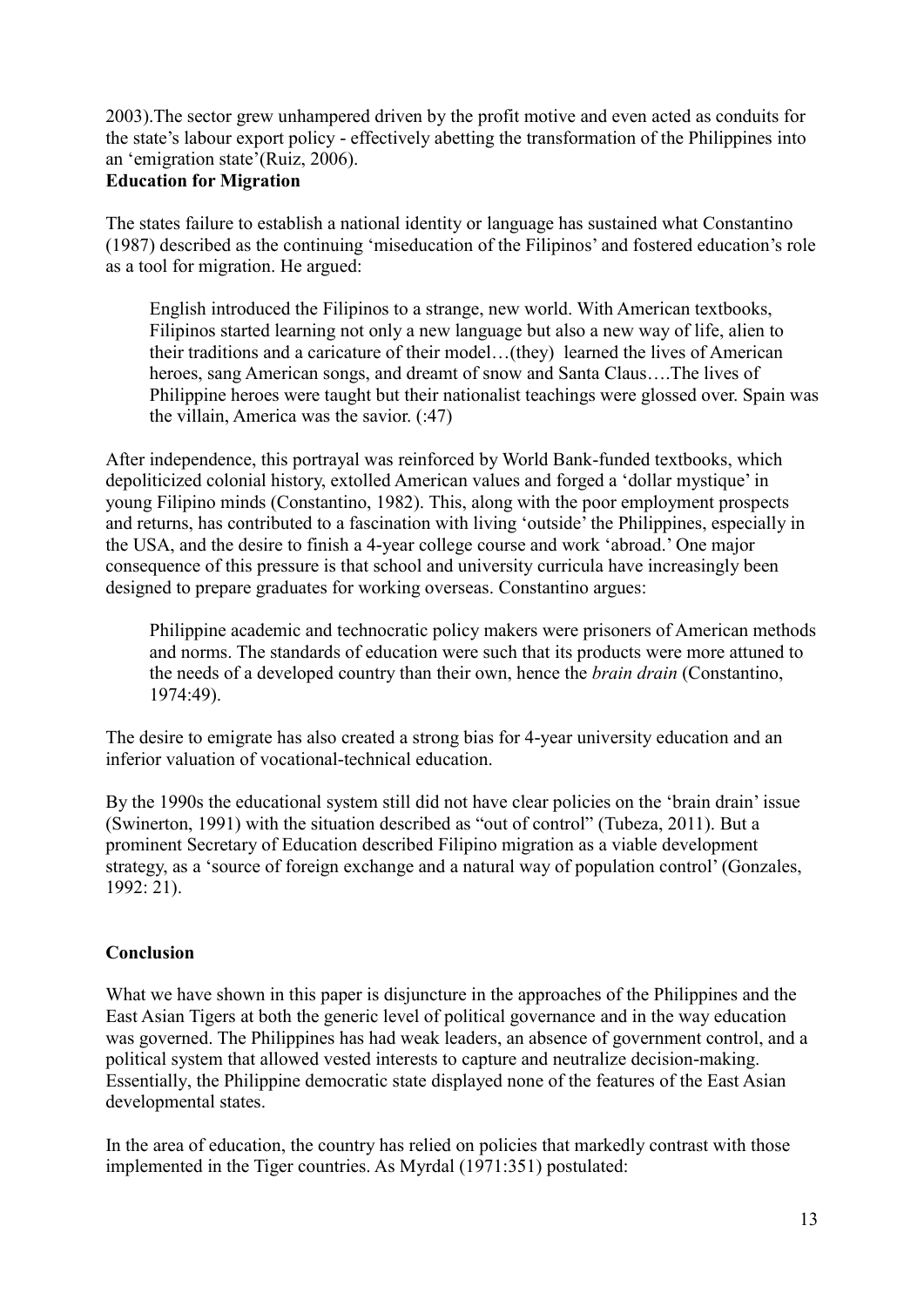Effective reform of the educational system must assume a form of government control of educational institutions. There is no point in devising any over-all plan for the development of the educational system unless the government exerts its authority to ensure realization of the plan.

The Philippine state never successfully harnessed education to serving either the needs of the economy or to creating a common national identity. In contrast, the East Asian Tigers harnessed schooling to achieving economic development and to create a common national identity. Whilst the governments of the Tiger economies imposed, often in the face of opposition, controversial policies in areas such as population control, the medium of instruction and limiting the provision of private schooling, the Philippine state was reduced to negotiating with other powerful institutions. The result was often a mixture of a failure to make policy or to implement it.

The stark contrast demonstrated in the historical comparison outlined above is however far clearer than the implications for the future that arises from that comparison. At one level the self evident implication is that the Philippines can learn from the Developmental States of East Asia by: abandoning a broken political system, replacing it with a "strong state", and a reduction in the tendency to rely on the USA as a model of best practise. However such a conclusion risks making the naïve assumption that what worked elsewhere nearly half a century earlier (and has since changed) could be now adopted successfully in the Philippines. It is questionable if Filipinos would now be willing to accept a strong state, or its achievement would result in serious opposition and conflict. Similarly, the post war environment which was dominated by the cold war, facilitated (or at least tolerated) the emergence of strong states has been replaced by a very different world order. That order is portrayed by Chang (2008) as one which seriously disadvantages those poorer nations that are now attempting to join the ranks of developed nations. It is the prevalence of the more generic and universal features of bad governance, especially the high levels of corruption and the capture of the state by special interest groups, rather than the creation of a developmental state per se, that needs rectifying. Without that any policies pursued by the state, including attempts to strengthen the role of the state, will face an ongoing crisis of legitimacy.

#### REFERENCES

- Abe, M. (2006) The Developmental State and Educational Advance in East Asia, *Educate: The Journal of Doctoral Research in Education,* 6 (1)*,* pp 6-12.
- Almonte, J. (1994) Politics of Development in the Philippines, *Kasarinlan: Philippine Journal of Third World Studies,* 9 (2 and 3)*,* pp.107-117.
- Angeles, L. (1992) Why the Philippines Did Not Become a Newly Industrializing Country. *Kasarinlan: Philippine Journal of Third World Studies,* 7 (2)*,* pp. 90-120.
- Arcelo, A. (2003) *New Trends in Higher Education. In pursuit of continuing quality in higher education through accreditation: the Philippine experience*, Paris: UNESCO International Institute for Educational Planning
- Balisacan, A. and Hill, H. (2003) An Introduction to the Key Issues, in: Balisacan, A. and Hill, H. (Eds), *The Philippine Economy: Development, Policies, and Challenges,* pp. 3-44, Oxford: Oxford University Press.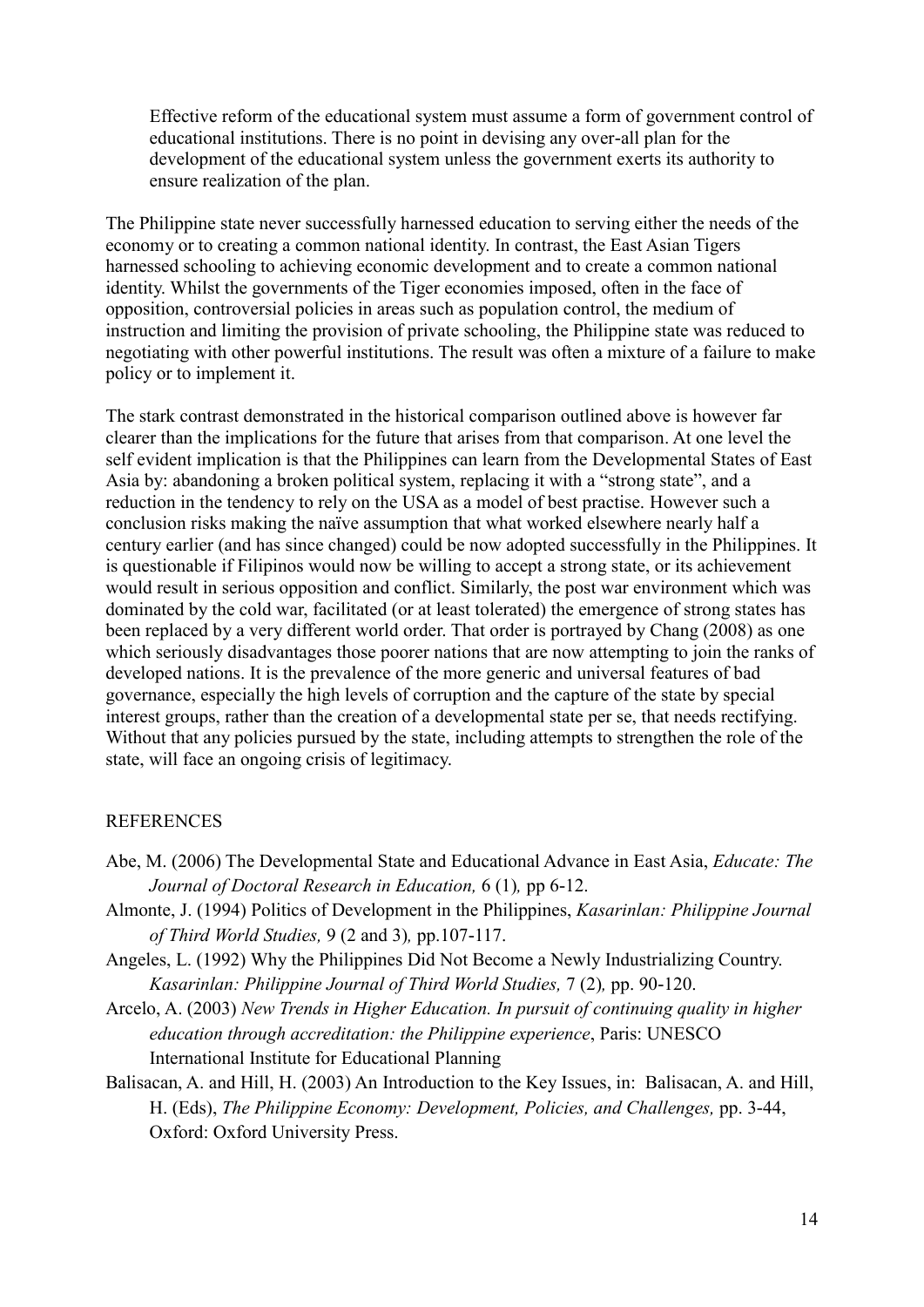- Bautista, MCR *et al* (2008) *When Reforms Don't Transform: Reflections on Philippine Education*, University of the Philippines Centennial Lecture Series, November 12, 2008, UP-NISMED, Quezon City, Philippines.
- Bello, W. (2009) The *Anti-Development State: The Political Economy of Permanent Crisis in the Philippines* (2009 edition), Manila: Anvil.
- Booth, A. (2005) *Did it really help to be a Japanese colony East Asian economic performance in historical perspective,* Asia Research Institute Working Paper No. 43 (June) (accessed 9 May 2011, [http://www.ari.nus.edu.sg/docs/wps/wps05\\_043.pdf\)](http://www.ari.nus.edu.sg/docs/wps/wps05_043.pdf)
- Boyce, J. K. (1993) *The Philippines: The Political Economy of Growth and Impoverishment in the Marcos Era, Honolulu*: University of Hawaii Press.
- Cardozier, V. R. (1984) Public Higher Education in the Philippines, *International Review of Education,* 30 (2)*,* pp. 193-198.
- Cariño, L. *et al* (1998) Initiatives *taken against corruption: The Philippine case*, New York: United Nations Development Programme.
- Castells, M. (1992), *Four Asian Tigers With a Dragon Head: A Comparative Analysis of the State, Economy, and Society in the Asian Pacific Rim*, in R. Appelbaum and J.Henderson (eds) States and Development in the Asia Pacific Rim. London: Sage.
- Castells, M. (2000) End *of Millennium (2nd Edition)*, Oxford: Blackwell.
- Chang, Ha-Joon (2002) The East Asian Model of Economic Policy, in: Huber, E. (end) *Models of Capitalism: Lessons for Latin America*, pp 197–236, University Park: Pennsylvania State University Press.
- Chang, Ha-Joon (2008) *Bad Samaritans: The Guilty Secrets of Rich Nations and the Threat to Global Prosperity,* London: Random House
- Chua, Y. (1999) Robbed*: An investigation of corruption in Philippine education*, Quezon City: Philippine Centre for Investigative Journalism.
- Clarke, A. (1977) Education and the New Society in the Philippines, *Compare: A Journal of Comparative and International Education*, 7 (1), pp. 57-65.
- Constantino, L. (1982) *World Bank Textbooks: Scenario for Deception,* Quezon City: Foundation for Nationalist Studies.
- Constantino, R. (1974) *Identity and Consciousness: The Philippine Experience,* Quezon City: Foundation for Nationalist Studies.
- Constantino, R. (1978) *Neo-colonial Identity and Counter consciousness*, White Plains, New York: Sharpe.
- Constantino, R. (1987) The Miseducation of the Filipino, in: Schirmer, D. and Shalom, S.R. (Eds) (1987) *The Philippines Reader: A History of Colonialism, Neo-colonialism, Dictatorship, and Resistance.* South End Press.
- Constantino, R. and Constantino, L. (1978) *The Philippines: the continuing past.* Quezon City: Foundation for Nationalist Studies.
- Cummings, W. (1995) The Asian Human Resource Approach in Global Perspective, *Oxford Review of Education,* 21 (1)*,* pp. 67-81.
- Cummings, W. (1996) Asian Values, Education and Development, *Compare: A Journal of Comparative and International Education*, 26 (3)*,* pp. 287-303.
- Cummings, W. (2003) *The Institutions of Education: A Comparative Study of Educational Development in the Six Core Nations*, Oxford: Symposium Books.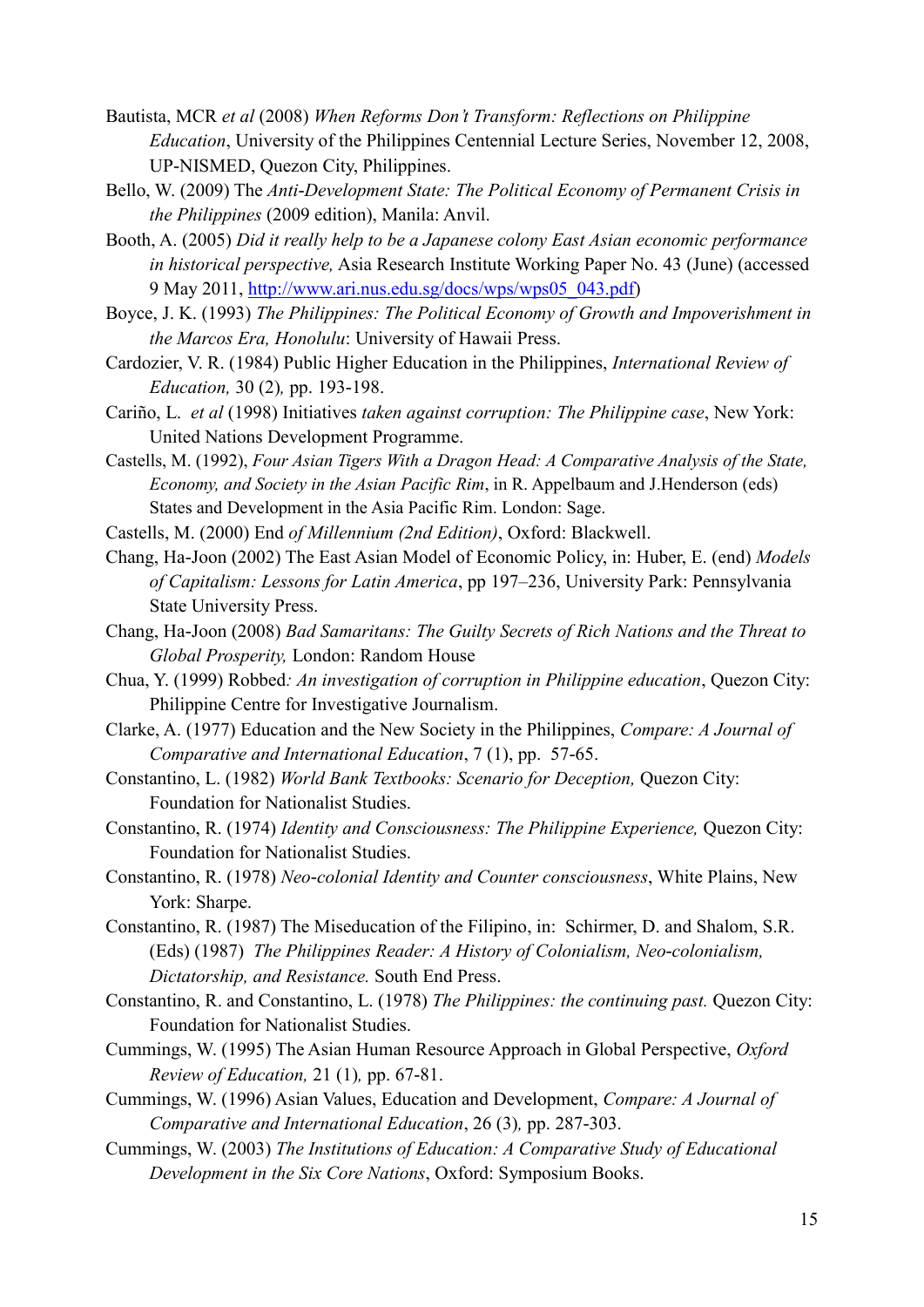- Cummings, W. and Williams, J. (2005) International Development Models for Educational Reform, Asia *Pacific Journal of Education*, 25 (2), pp. 125-143.
- de Dios, E. and Hutchcroft, P. (2003) Political Economy, in: Balisacan, A. and Hill, H (Eds) *The Philippine Economy: Development, Policies, and Challenges,* pp. 45-73, Oxford: Oxford University Press
- de Dios, E. *et al* (1995) *If We're So Smart, Why Aren't We Rich: Essays on Education and Economic Success*, Manila and Quezon City: Congressional Oversight Committee on Education.
- Diokno, M.S. (2010) Errors of Omission (Interview) in: Tubeza, P., *Erroneous textbooks still rated perfect by DepEd*, Philippine Daily Inquirer Wire Service [http://newsinfo.inquirer.net/inquirerheadlines/nation/view/20100621-276733/Erroneous](http://newsinfo.inquirer.net/inquirerheadlines/nation/view/20100621-276733/Erroneous-textbooks-still-rated-perfect-by-DepEd)[textbooks-still-rated-perfect-by-DepEd](http://newsinfo.inquirer.net/inquirerheadlines/nation/view/20100621-276733/Erroneous-textbooks-still-rated-perfect-by-DepEd) (accessed 9 May 2011).
- Dolan, R. E. (Ed.) (1993) *Philippines: A Country Study* (4th ed), Washington, D.C: Library of Congress.
- Donner, R. et al (2005) Systemic Vulnerability and the Origins of Developmental States: Northeast and Southeast Asia in Comparative Perspective, International Organization, 59 (Spring 2005), pp. 327-361.
- Doronila, A. (2001) *Peoples coup: Bloodless, constitutional, democratic.* Philippine Daily Inquirer Wire Service, *http://www.ngy.1st.ne.jp/~ieg/icrm/2001/01/ 01n991.htm* (accessed July 9, 2009).
- Doronila, M. L. (1989) *The Limits of Educational Change: National Identity Formation in a Public Elementary School*, Quezon City: University of the Philippines Press.
- Esplanada, J. E. (2007) *Tech-voc program tops agenda of education department*, Philippine Daily Inquirer Wire Service, http://newsinfo.inquirer.net/breakingnews/ nation/view/20070612-70769/Techvoc program tops agenda of education department (accessed 9 August 2009).
- Fagerlind, I. and Saha, L. (1989). *Education and National Development: A Comparative*  Perspective (2<sup>nd</sup> Ed), Oxford: Pergamon Press.
- Gonzales, A. (1992) Higher education, brain drain and overseas employment in the Philippines: towards a differentiated set of solution, *Higher Education*, 23, pp. 21-31
- Gonzalez, A. (1998) The Language Planning Situation in the Philippines, *Journal of Multilingual and Multicultural Development*, 19 (5), pp. 487- 525`
- Gonzales, A. (2000) Philippine basic education1999-2004: Analysis, recommendations, and plans, in *Philippine Human Development Report 2000,* pp. 37-45. Manila: Human Development Network and the UN Development Programme.
- Green, A. et al (2007) *Education and Development in a Global Era: Strategies for Successful Globalisation,* London: Department for International Development.
- Gulosino, C. (2003) *Evaluating Private Higher Education in the Philippines: The Case for Choice, Equity and Efficiency.* In Occasional Paper No. 68, National Center for the Study of Privatization in Education, New York City: Teachers College, Columbia University
- Herrin, A. and Pernia, E. (2003) Population, Human Resources, and Employment, in: Balisacan and Hill (eds.) *The Philippine Economy: Development, Policies, and Challenges,* pp. 283-310. Manila: Ateneo de Manila University Press.
- Human Development Reports (2003, 2004, 2005, 2010), United Nation Development Programme (UNDP)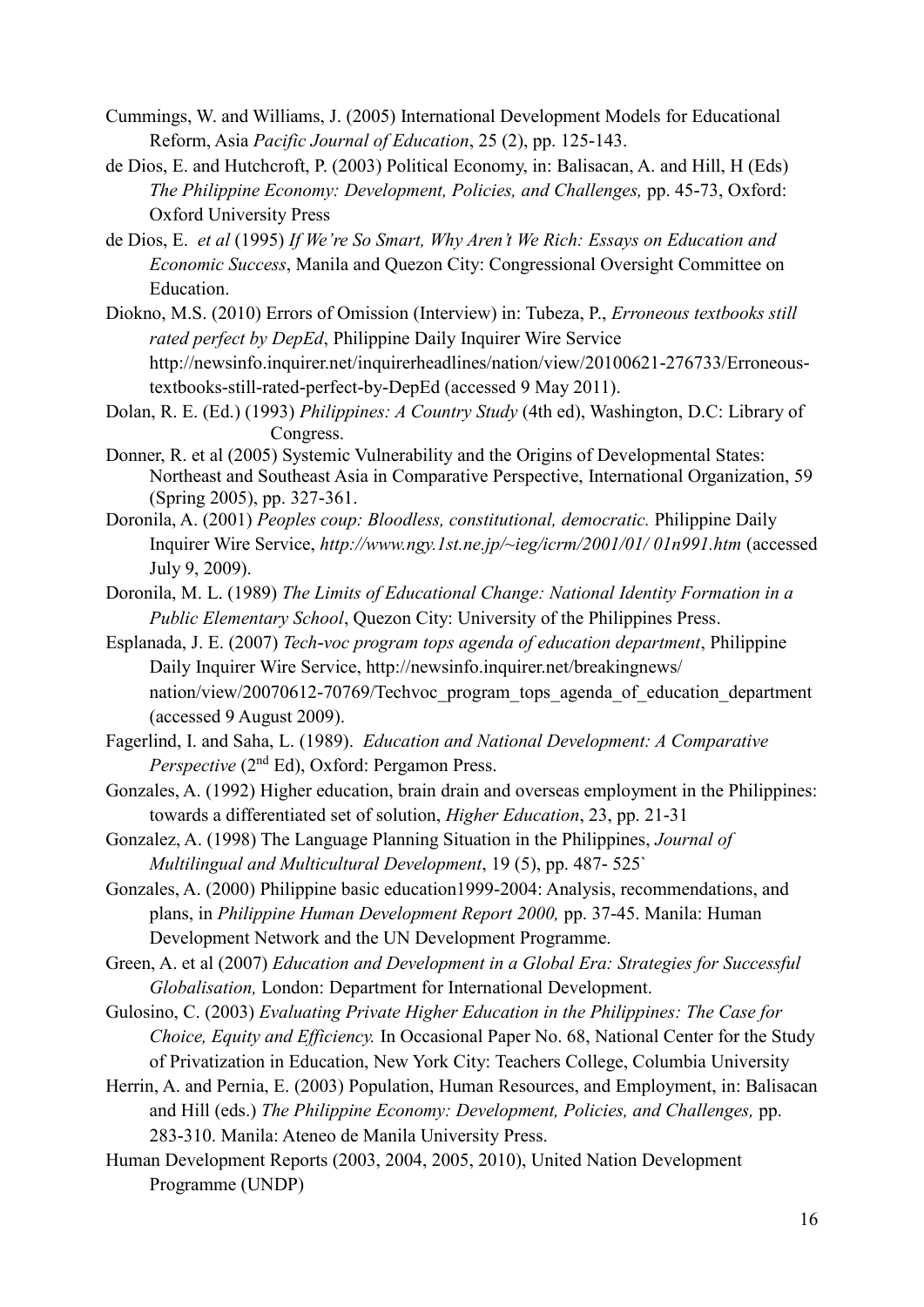- Hutch croft, P. D. (1991) Oligarchs and Cronies in the Philippine State: The Politics of Patrimonial Plunder, *World Politics,* 43, pp. 414–450.
- Johnson, C. (1982) *MITI and The Japanese Miracle: The Growth of Industrial Policy, 1925- 1975,* California: Stanford University Press.
- Kang, D. C. (2003) Transaction Costs and Crony Capitalism in East Asia, *Comparative Politics*, 35 (4), pp. 439-458.
- Kasahara, S. (2004) *The Flying Geese Paradigm: A Critical study of Its Application to East Asian Regional Development,* United Nations Conference on Trade and Development, Discussion Paper # 169, April.
- Krinks, P. (2002) *The Economy of the Philippines: Elites, Inequalities and Economic Restructuring*, London: Routledge.
- Lall, M. and Vickers, E. (2009) *Education as a Political Tool in Asia*, London: Routledge.
- Landé, C. (1965) The Philippines, in: Coleman J. (Ed) *Education and Political Development,* Princeton: Princeton University Press.
- Litonjua, D. (1994) Outside the den of dragons: The Philippines and the NICs of Asia, *Studies in Comparative International Development.,* 28 (4), pp. 3-30.
- Locsin, T. (1956) *The Church Under Attack*, The Philippine Free Press Online [http://philippinesfreepress.wordpress.com/2006/05/05/the-church-under-attack-may-5-](http://philippinesfreepress.wordpress.com/2006/05/05/the-church-under-attack-may-5-1956/) [1956/](http://philippinesfreepress.wordpress.com/2006/05/05/the-church-under-attack-may-5-1956/) (accessed 27 May 2011).
- Lontoc, J. F. (2007) Straightening out the kinks: A look into the DepEds textbook policy, *The Forum -* July-August 2007 - (Vol 8 Issue 4) <http://www.up.edu.ph/upforum2.php?i=155&pg=206&pgidx=&pgmax=1&issue=20> (accessed 9 May 2011).
- Lucas, R.E. Jr. (1993) Making a miracle, *Econometrica*, 61, pp 251-272.
- Maddison, A. (2006) *The World Economy*, Development Centre of the Organisation for Economic Co-operation and Development. Paris, France.
- Martin, P. L. (1993) Migration and Trade: The Case of the Philippines, *International Migration Review* 27 (3).
- McCoy, A. (1983) *In Extreme Unction: The Philippine Sugar Industry, in: Political Economy of Philippine Commodities*. Quezon City: Third World Studies Center.
- Morris, P. and Adamson, B. (2010) *Curriculum, Schooling and Society in Hong Kong, Hong Kong*: The Hong Kong University Press.
- Morris, P. and Sweeting, A. (1998) 'The Little Asian Tigers: identities, differences and globalisation'. In K. Sullivan (ed.), *Education and Change in the Pacific Rim* (pp. 203- 223). Oxford: Triangle Books
- Morris, P. (1996) Asia's Four Little Tigers: A Comparison of the Role of Education in Their Development, *Comparative Education Review,* 2 (1), pp. 95-109.
- Morris, P. and Sweeting,A.(1995) *Education and Development in East Asia*, New York: Garland Press.
- Myrdal, G. (1968) *Asian Drama*: *An Inquiry into the Poverty of Nations*, London: Allen Lane.
- Myrdal, G. (1971) *Asian Drama*: *An Inquiry into the Poverty of Nations* (abridged version by King, S. (ed.), Twentieth Century Fund. Pantheon Books.
- Nelson, R. (2007) The Philippine Economic Mystery, *The Philippine Review of Economics*, 44 (1), pp. 1-33.
- Orbeta, A. (2003) Education*, labor market and development: a review of the trends and issues in the Philippines for the past 25 years*, Philippine Institute for Development Studies.
- Overholt, W. H. (1986) The Rise and Fall of Ferdinand Marcos, *Asian Survey*, 26 (11), pp. 1137- 1163.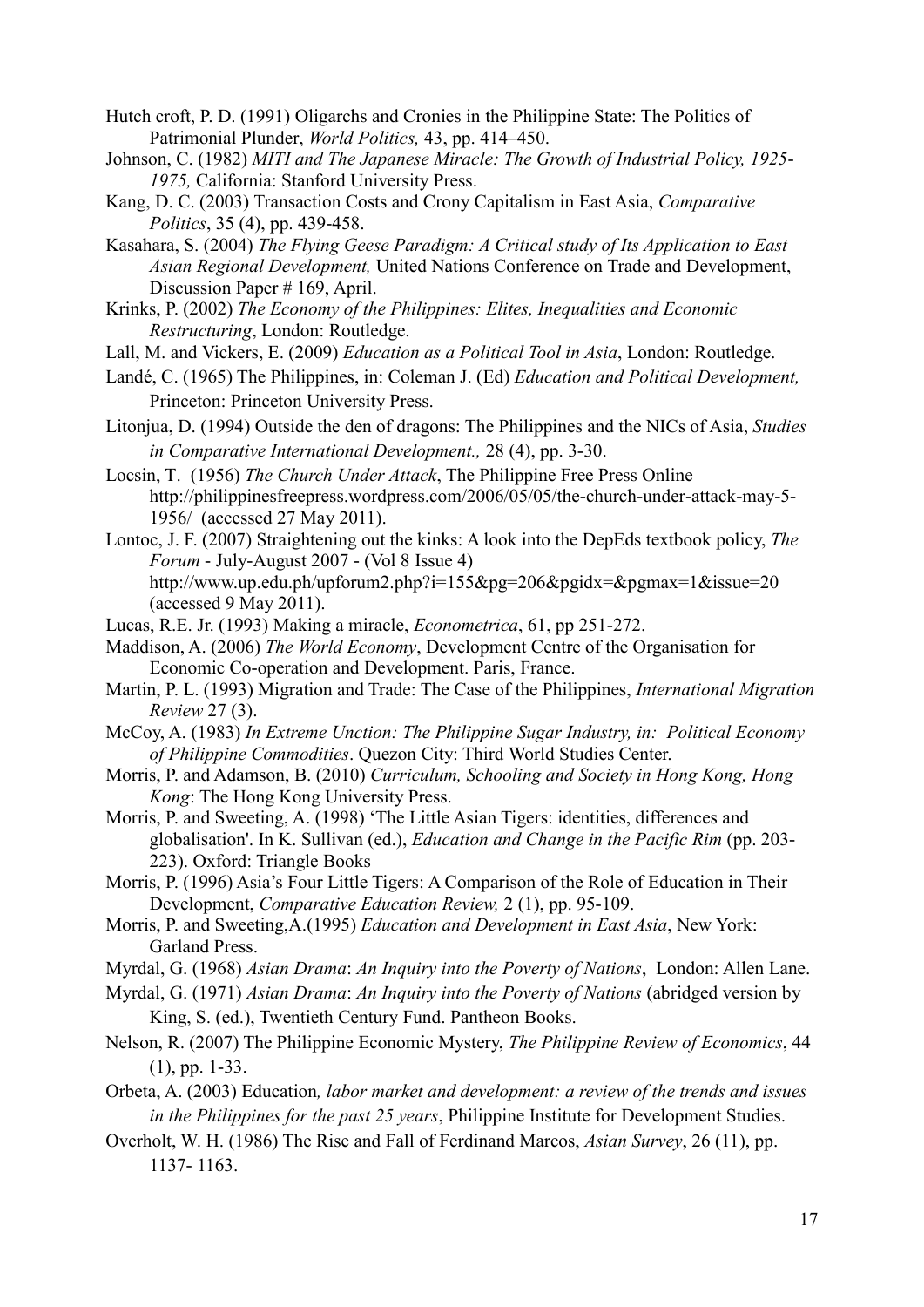- Philippine Human Development Network (PHDN) (2000, 2009). Philippine Human Development Reports.
- Remo, M. (2011) *Overseas Filipinos sent record \$18.8B in 2010*; Philippine Daily Inquirer Wire Service [http://business.inquirer.net/money/topstories/view/20110215-](http://business.inquirer.net/money/topstories/view/20110215-320454/Overseas-Filipinos-sent-record-188B-in-10) [320454/Overseas-Filipinos-sent-record-188B-in-10](http://business.inquirer.net/money/topstories/view/20110215-320454/Overseas-Filipinos-sent-record-188B-in-10) (accessed 15 February 2011).
- Reyes, V. (2009) Case study of implementation amidst corruption linkages: The National Textbook Delivery Program (TDP) of the Philippine Department of Education, *Journal of Education Policy*, 24(4), pp. 515–35.
- Ruiz, N. (2006) Made *for Export: Labor Migration, State Power, and Higher Education in a Developing Society*, Paper presented at the annual meeting of the The Midwest Political Science Association. Palmer House Hilton, Chicago, Illinois, http://www.allacademic.com/meta/p99755\_index.html (accessed 25 May 2009).

Ruiz, N. (2007) *The Emigration State: Labour Export as Development Policy,* Paper presented at the Annual Meeting of the International Studies Association. Town & Country Resort and Convention Centre, San Diego, California, USA

http://www.allacademic.com/meta/p211099\_index.html (accessed 29 November 2008).

- Sanchez-Robielos, M. T. (1999) Human and social development in the Philippines towards achieving NIChood, in: Gonzalez, E. (ed.) *Reconsidering the East Asian economic model: what is ahead for the Philippines?*, Pasig City: Development Academy of the Philippines.
- Swinerton, N. (1991) *Philippine higher education: toward the twenty-first century*, New York: Praeger Publisher.
- Sung, J. (2006). *Explaining the economic success of Singapore: the developmental worker as the missing link*, UK: Edward Elgar Publishing.
- Tai, H. *et al* (1989) *Confucianism and Economic Development: An Oriental Perspective?,*  Washington, D.C.: The Washington Institute Press.
- Taiwan Ministry of Education online database [\(www.moe.gov.tw\)](http://www.moe.gov.tw/)
- Terry, E. (2002) *How Asia Got Rich – Japan, China, and the Asian Miracle*, New York: M.E. Sharp Publishing.
- Tu, W. *et al* (1996) *Confucian Traditions in East Asian Modernity: Moral Education and Economic Culture in Japan and Four mini-Dragons,* Cambridge: Harvard University Press.
- Tubeza, P. (2010) Erroneous *textbooks still rated perfect by DepEd*, Philippine Daily Inquirer Wire Service [http://newsinfo.inquirer.net/inquirerheadlines/nation/view/20100621-](http://newsinfo.inquirer.net/inquirerheadlines/nation/view/20100621-276733/Erroneous-textbooks-still-rated-perfect-by-DepEd) [276733/Erroneous-textbooks-still-rated-perfect-by-DepEd](http://newsinfo.inquirer.net/inquirerheadlines/nation/view/20100621-276733/Erroneous-textbooks-still-rated-perfect-by-DepEd) (accessed 9 May 2011).
- Tubeza, P. (2011) Brain drain worse, study shows, Philippine Daily Inquirer Wire Service [http://newsinfo.inquirer.net/inquirerheadlines/nation/view/20110215-320343/Brain-drain](http://newsinfo.inquirer.net/inquirerheadlines/nation/view/20110215-320343/Brain-drain-worse-study-shows)[worse-study-shows](http://newsinfo.inquirer.net/inquirerheadlines/nation/view/20110215-320343/Brain-drain-worse-study-shows) (accessed 15 Feb 2011)
- UNESCO (2010) Education *for All Global Monitoring Report 2010.*
- Wade, R. (1990), *Governing the Market: Economic Theory and the Role of Government in East Asian Industrialization*, New Jersey: Princeton University Press.
- World Bank (1993) *The East Asian Miracle (Main Report), New* York: Oxford University Press.
- Woo-Cumings, M. (ed.) (1999) *The Developmental State*, New York: Cornell University Press.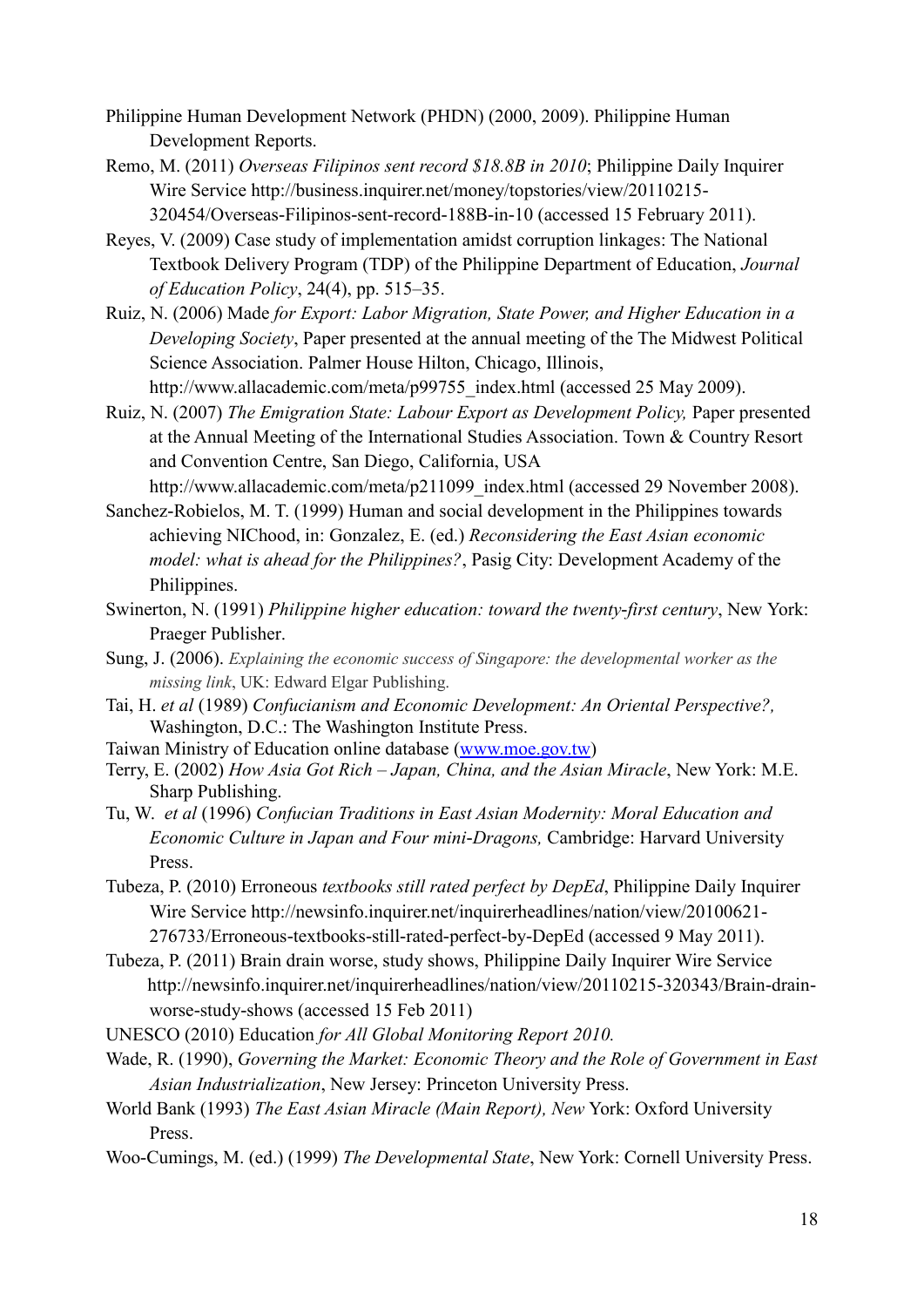- Wurfel, D. (1988) *Filipino Politics: Development and Decay*, Quezon City: Ateneo de Manila University Press.
- Yap, J and Balboa, J. (2008) *Why has the Philippines lagged?* [Online]. Available at: <http://www.eastasiaforum.org/2008/10/05/why-has-the-phillipines-lagged>(accessed 19 June 2009).